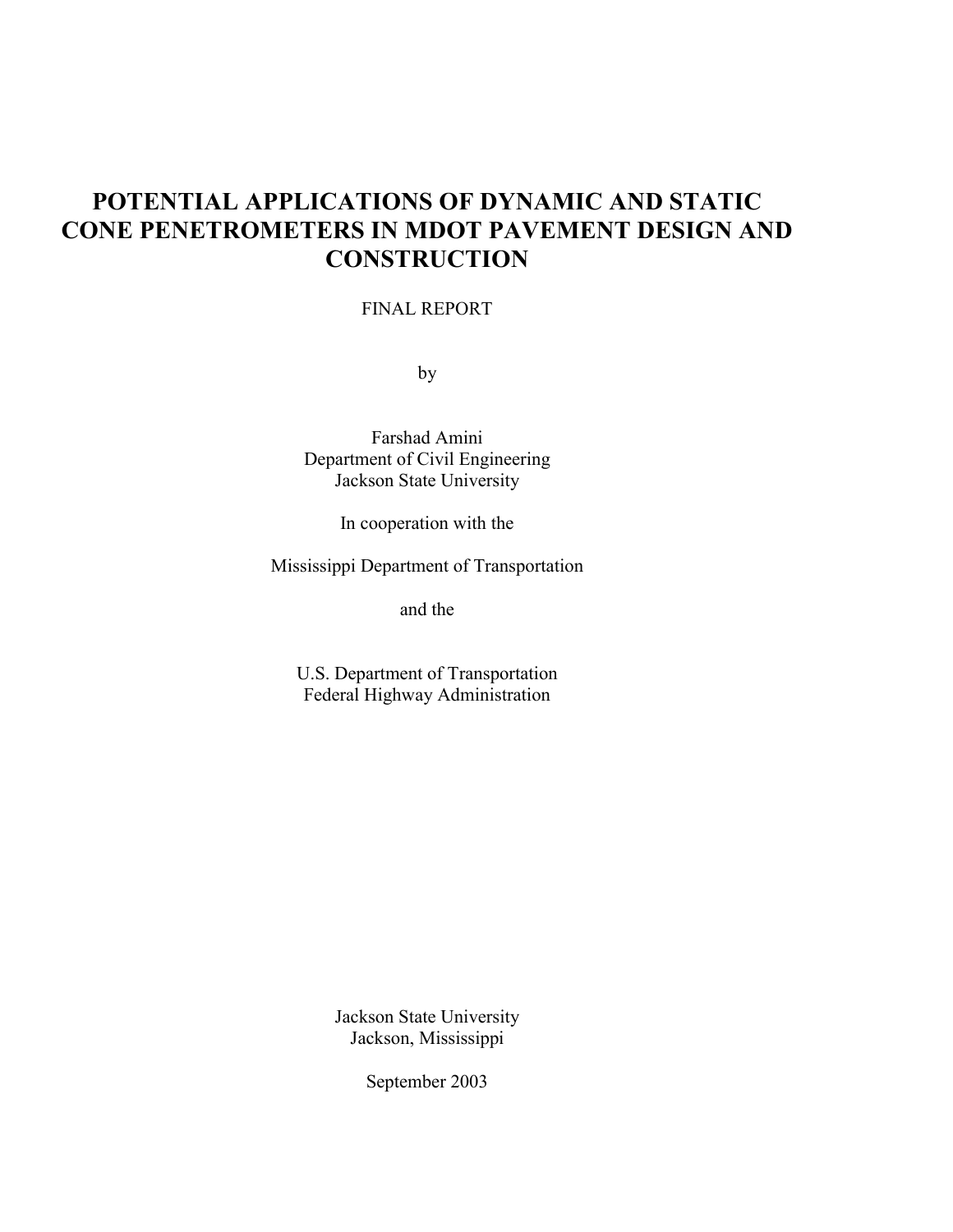# **Technical Report Documentation Page**

| 1. Report No.                                                                                                                                                                                                                                                      | 2. Government Accession No.    |                                 | 3. Recipient's Catalog No.            |                                            |  |
|--------------------------------------------------------------------------------------------------------------------------------------------------------------------------------------------------------------------------------------------------------------------|--------------------------------|---------------------------------|---------------------------------------|--------------------------------------------|--|
| FHWA/MS-DOT-RD-03-162                                                                                                                                                                                                                                              |                                |                                 |                                       |                                            |  |
| 4. Title and Subtitle                                                                                                                                                                                                                                              |                                |                                 | 5. Report Date                        |                                            |  |
| Potential Applications of the Static and Dynamic Cone Penetrometers in MDOT                                                                                                                                                                                        |                                |                                 | September 2003                        |                                            |  |
| Pavement Design and Construction                                                                                                                                                                                                                                   |                                | 6. Performing Organization Code |                                       |                                            |  |
|                                                                                                                                                                                                                                                                    |                                |                                 |                                       |                                            |  |
|                                                                                                                                                                                                                                                                    |                                |                                 |                                       | MS-DOT-RD-03-162                           |  |
| 7. Author(s)                                                                                                                                                                                                                                                       |                                |                                 | 8. Performing Organization Report No. |                                            |  |
| Farshad Amini                                                                                                                                                                                                                                                      |                                |                                 |                                       |                                            |  |
|                                                                                                                                                                                                                                                                    |                                |                                 |                                       |                                            |  |
| 9. Performing Organization Name and Address                                                                                                                                                                                                                        |                                |                                 | 10. Work Unit No. (TRAIS)             |                                            |  |
| Jackson State University                                                                                                                                                                                                                                           |                                |                                 |                                       |                                            |  |
| Department of Civil Engineering                                                                                                                                                                                                                                    |                                |                                 |                                       |                                            |  |
| P.O. Box 17068                                                                                                                                                                                                                                                     |                                |                                 | 11. Contract or Grant No.             |                                            |  |
| Jackson, MS 39217-0168                                                                                                                                                                                                                                             |                                |                                 |                                       |                                            |  |
|                                                                                                                                                                                                                                                                    |                                |                                 | State Study 162                       |                                            |  |
| 12. Sponsoring Agency Name and Address                                                                                                                                                                                                                             |                                |                                 | 13. Type Report and Period Covered    |                                            |  |
| Mississippi Department of Transportation                                                                                                                                                                                                                           |                                |                                 |                                       |                                            |  |
| <b>Research Division</b>                                                                                                                                                                                                                                           |                                |                                 |                                       | Final Report - October 1, 2002 - September |  |
| P O Box 1850                                                                                                                                                                                                                                                       |                                |                                 | 30, 2003                              |                                            |  |
| Jackson MS 39215-1850                                                                                                                                                                                                                                              |                                |                                 | 14. Sponsoring Agency Code            |                                            |  |
|                                                                                                                                                                                                                                                                    |                                |                                 |                                       |                                            |  |
|                                                                                                                                                                                                                                                                    |                                |                                 |                                       |                                            |  |
| 15. Supplementary Notes<br>Conducted in cooperation with the Mississippi Department of Transportation and the U.S. Department of Transportation Federal                                                                                                            |                                |                                 |                                       |                                            |  |
| Highway Administration                                                                                                                                                                                                                                             |                                |                                 |                                       |                                            |  |
| 16. Abstract                                                                                                                                                                                                                                                       |                                |                                 |                                       |                                            |  |
|                                                                                                                                                                                                                                                                    |                                |                                 |                                       |                                            |  |
| This report discusses the current applications of the dynamic and static cone penetrometers in pavement design and construction.                                                                                                                                   |                                |                                 |                                       |                                            |  |
|                                                                                                                                                                                                                                                                    |                                |                                 |                                       |                                            |  |
| The dynamic cone penetrometer (DCP) is the most versatile rapid, in situ evaluation device currently available. Correlations to<br>CBR, unconfined compressive strength, resilient modulus, and shear strengths, and its use in performance evaluation of pavement |                                |                                 |                                       |                                            |  |
| layers make it an attractive alternative to more expensive and time consuming procedures. Many useful correlations between the                                                                                                                                     |                                |                                 |                                       |                                            |  |
| DCP penetration index and other material properties continue to be reported. Other possible applications of DCP such as its use                                                                                                                                    |                                |                                 |                                       |                                            |  |
| in the quality control of compaction of fill are discussed. In addition, advantages and disadvantages of the penetrometer testing                                                                                                                                  |                                |                                 |                                       |                                            |  |
| are reported. The static cone penetrometer has also several applications in such areas as the evaluation of resilient modulus of                                                                                                                                   |                                |                                 |                                       |                                            |  |
| cohesive soils, estimation of CBR, and the determination of relative density of sands. An overview of current practices ae well as                                                                                                                                 |                                |                                 |                                       |                                            |  |
| areas of possible future trends are reported.                                                                                                                                                                                                                      |                                |                                 |                                       |                                            |  |
|                                                                                                                                                                                                                                                                    |                                |                                 |                                       |                                            |  |
| 17. Key Words                                                                                                                                                                                                                                                      |                                | 18. Distribution Statement      |                                       |                                            |  |
| DCP, pavement, cone penetration test, static cone                                                                                                                                                                                                                  |                                | Unlimited                       |                                       |                                            |  |
| penetrometer, dynamic cone penetrometer                                                                                                                                                                                                                            |                                |                                 |                                       |                                            |  |
| 19. Security Classif. (of this                                                                                                                                                                                                                                     | 20. Security Classif. (of this | 21. No. of Pages                |                                       | 22. Price                                  |  |
| report)                                                                                                                                                                                                                                                            | page)                          |                                 | 31                                    |                                            |  |
| Unclassified                                                                                                                                                                                                                                                       | Unclassified                   |                                 |                                       |                                            |  |
| Form DOT F 1700.7 (8-72)                                                                                                                                                                                                                                           |                                |                                 |                                       |                                            |  |

#### **Reproduction of completed page authorized**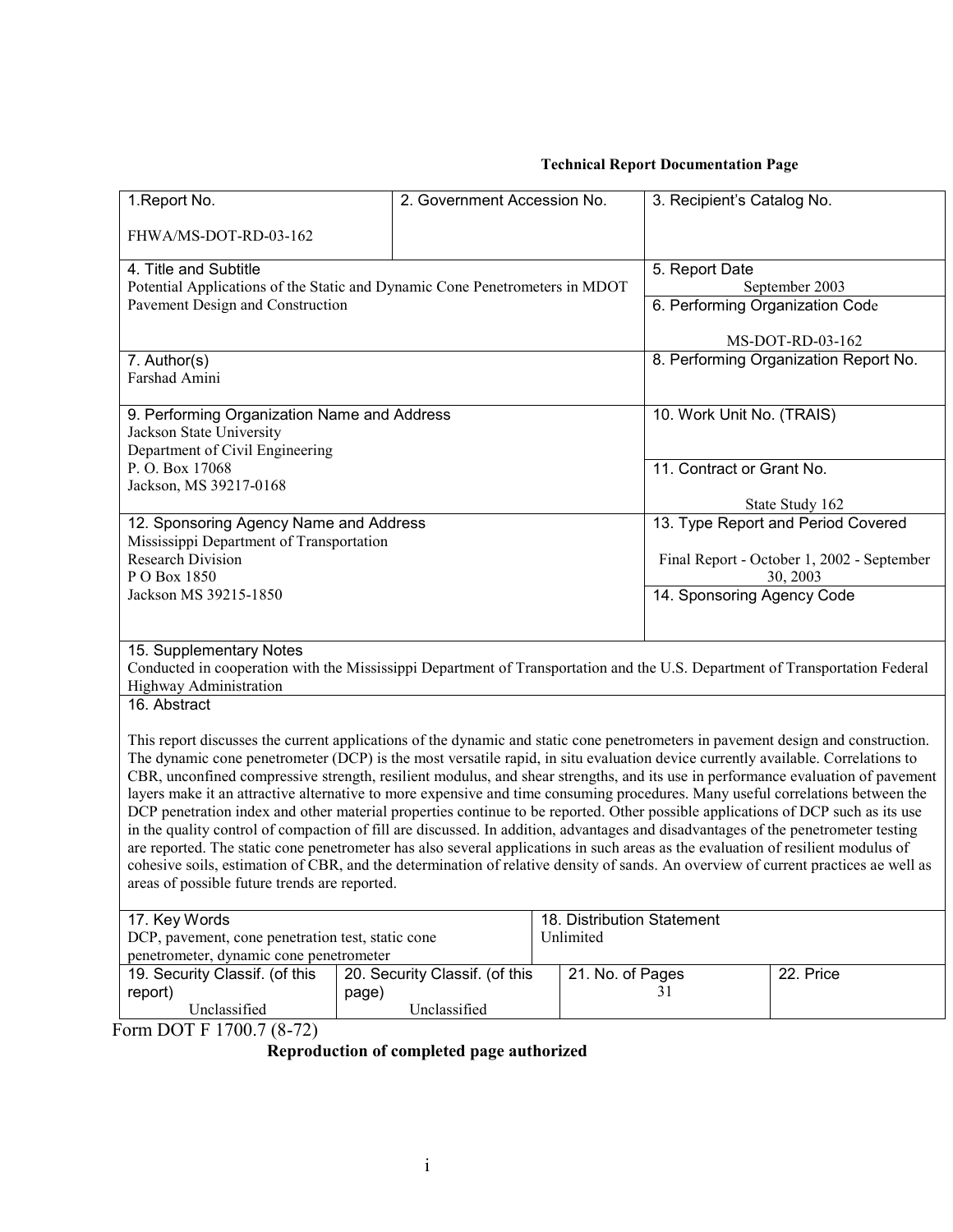#### ACKNOWLEDGEMENT

This report presents the results of a study titled "Research on Potential Applications of Static and Dynamic Cone Penetrometers in MDOT Pavement Design and Constructionî, conducted by the Department of Civil Engineering, Jackson State University, in cooperation with the Mississippi Department of Transportation (MDOT) and the U.S. Department of Transportation, Federal Highway Administration.

The author would like to express his sincere appreciation to Mr. Barstis of the MDOT's Research Division, for his valuable contribution and constant encouragement. Thanks are also extended to Mr. Mitch Turner and Mr. Gary Browning of MDOT for their helpful discussions. Thanks are also due to the MDOT Research Advisory Committee for their interest in this project.

#### DISCLAIMER

The contents of this report reflect the views of the author who is responsible for the facts and accuracy of the information provided. The contents do not necessarily reflect the views or policies of the Mississippi Department of Transportation at the time of publication. This report does not constitute a standard, specification, or regulation.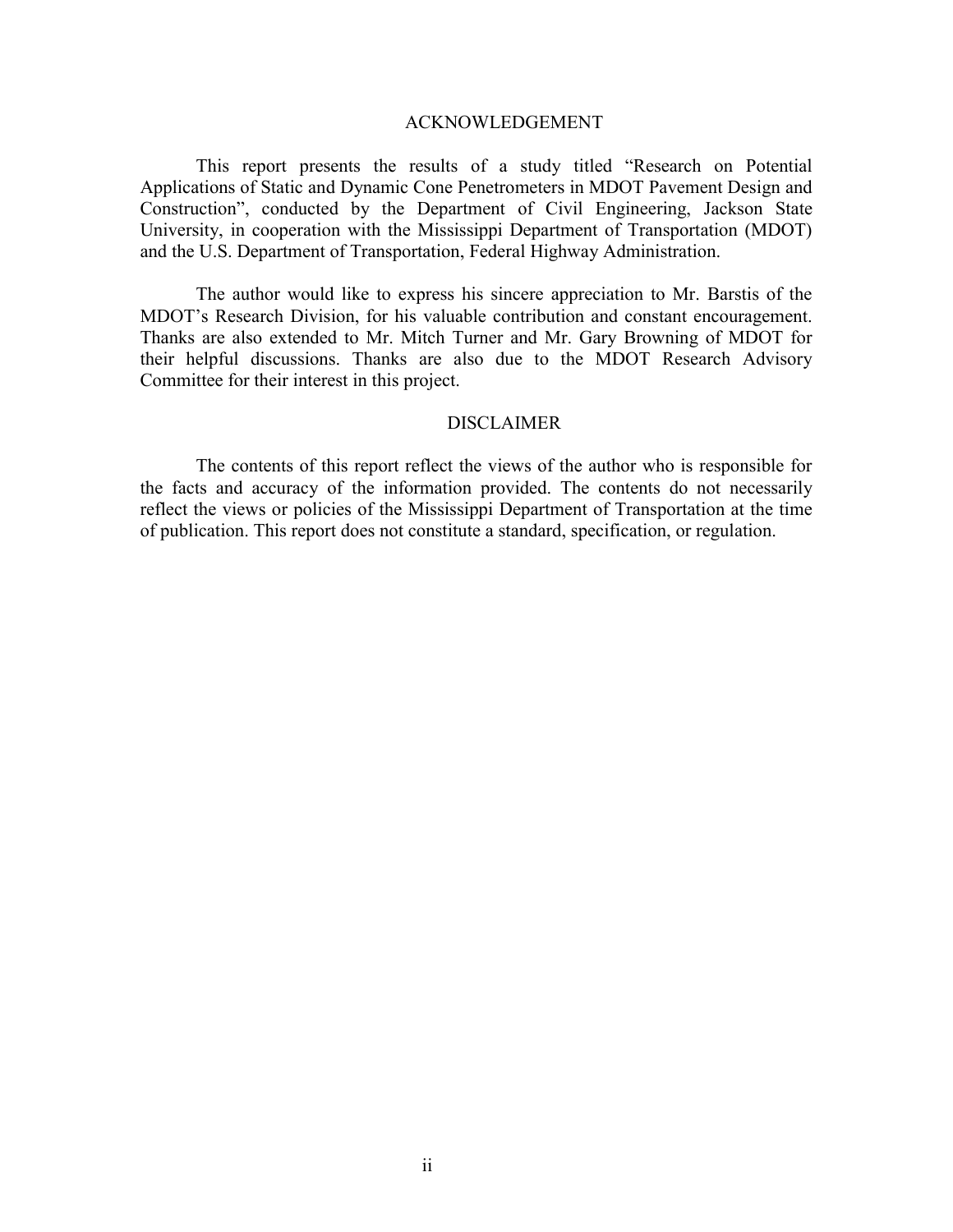### **ABSTRACT**

This report discusses the current applications of the dynamic and static cone penetrometers in pavement design and construction. The dynamic cone penetrometer (DCP) is the most versatile rapid, in situ evaluation device currently available. Correlations to CBR, unconfined compressive strength, resilient modulus, and shear strengths, and its use in performance evaluation of pavement layers make it an attractive alternative to more expensive and time consuming procedures. Many useful correlations between the DCP penetration index and other material properties continue to be reported. Other possible applications of DCP such as its use in the quality control of compaction of fill are discussed. In addition, advantages and disadvantages of the penetrometer testing are reported. The static cone penetrometer has also several applications in such areas as the evaluation of resilient modulus of cohesive soils, estimation of CBR, and the determination of relative density of sands. An overview of current practices as well as areas of possible future trends is reported.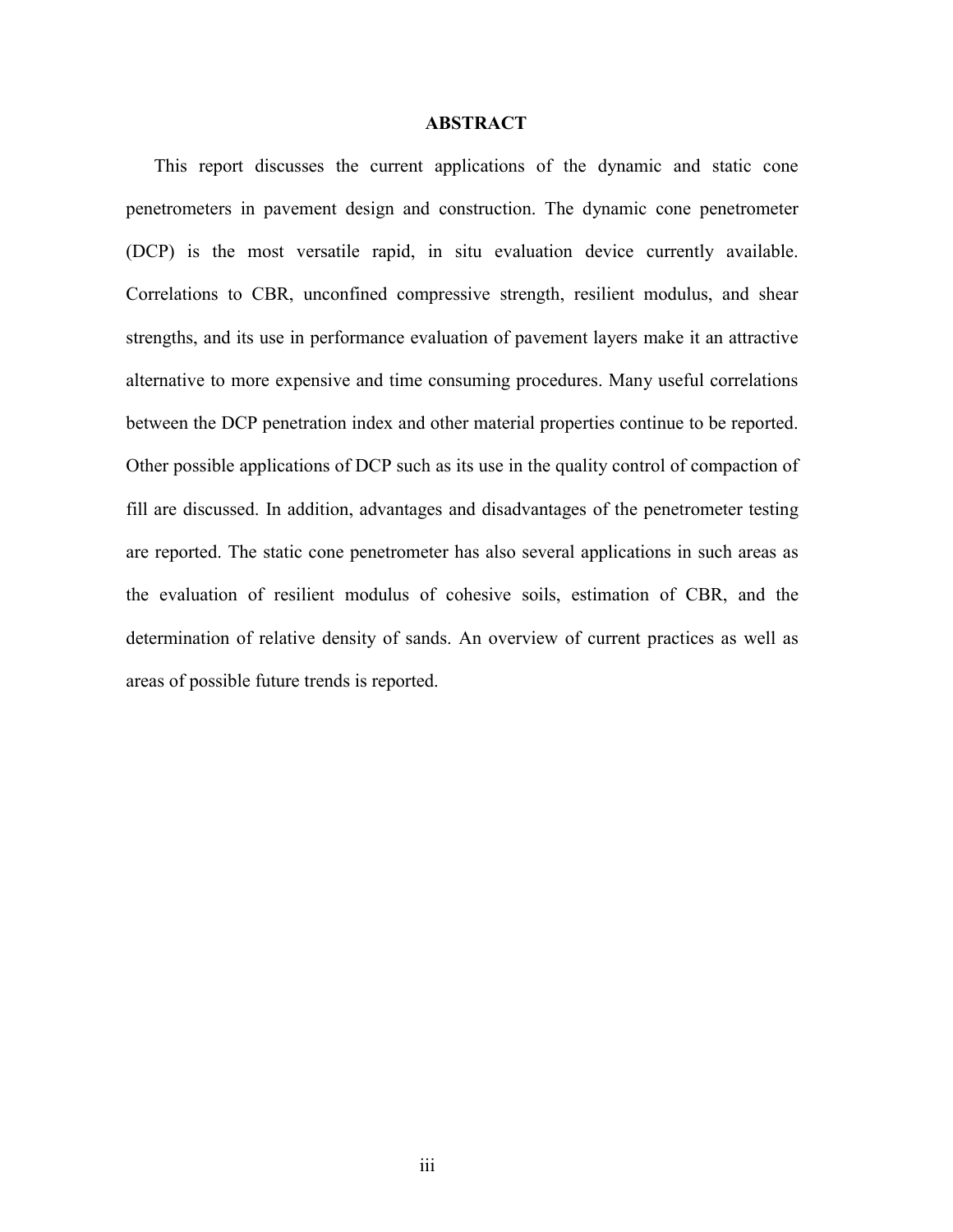# **TABLE OF CONTENTS**

| <b>CHAPTER 1. INTRODUCTION</b>                                                  | $\mathbf{1}$ |
|---------------------------------------------------------------------------------|--------------|
| <b>CHAPTER 2. DCP APPLICATIONS</b>                                              | 4            |
| <b>METHODOLOGIES</b>                                                            |              |
| 2.1 Introduction                                                                | 4            |
| 2.2. Relationship between DCP and CBR                                           | 5            |
| 2.3 Relationship between DCP and Resilient Modulus                              | 6            |
| 2.4 Application of DCP in Unconfined Compressive                                | 7            |
| Strength Evaluation of Lime-Stabilized Subgrade                                 |              |
| 2.5 Relationship between DCP and Shear Strength of                              | 8            |
| <b>Cohesionless Materials</b>                                                   |              |
| 2.6 Application of DCP in Quality Control of                                    | 8            |
| Compaction                                                                      |              |
| 2.6.1 Application for Cohesive and select Backfill                              | 8            |
| 2.6.2 Application in Quality Control of Granular                                | 9            |
| <b>Base Layer Compaction</b><br>2.6.3 Application for Granular Materials Around | 10           |
| <b>Utilities</b>                                                                |              |
| 2.6.4 Application During Backfill Compaction of                                 | 11           |
| <b>Pavement Drain Trenches</b>                                                  |              |
| 2.7 Application of DCP in Performance Evaluation of                             | 11           |
| Pavement Layers                                                                 |              |
| 2.8 Application of DCP to Obtain Layer Thickness                                | 12           |
| 2.9 Complementing FWD During Backcalculation                                    | 12           |
| 2.10 Factors Affecting DCP Results                                              | 13           |
| 2.10.1 Material Effects                                                         | 13           |
| 2.10.2 Vertical Confinement Effect                                              | 13           |
| 2.10.3 Side Friction Effect                                                     | 14           |
|                                                                                 |              |
| <b>CHAPTER 3. APPLICATIONS OF STATIC</b>                                        | 15           |
| <b>CONE PENETROMETER</b>                                                        |              |
| 3.1 Introduction                                                                | 15           |
| 3.2 Evaluation of Resilient Modulus of Cohesive                                 | 16           |
| Subgrade Soil                                                                   |              |
| 3.3 Application in Weakly Cemented Sands                                        | 17           |
| 3.4 Application in Soil Classification, Estimation of                           | 17           |
| Soil Properties and Relative Density                                            |              |
| <b>CHAPTER 4. SUMMARY AND CONCLUSIONS</b>                                       | 19           |
| <b>REFERENCES</b>                                                               | 23           |
| <b>APPENDIX</b>                                                                 | 30           |
|                                                                                 |              |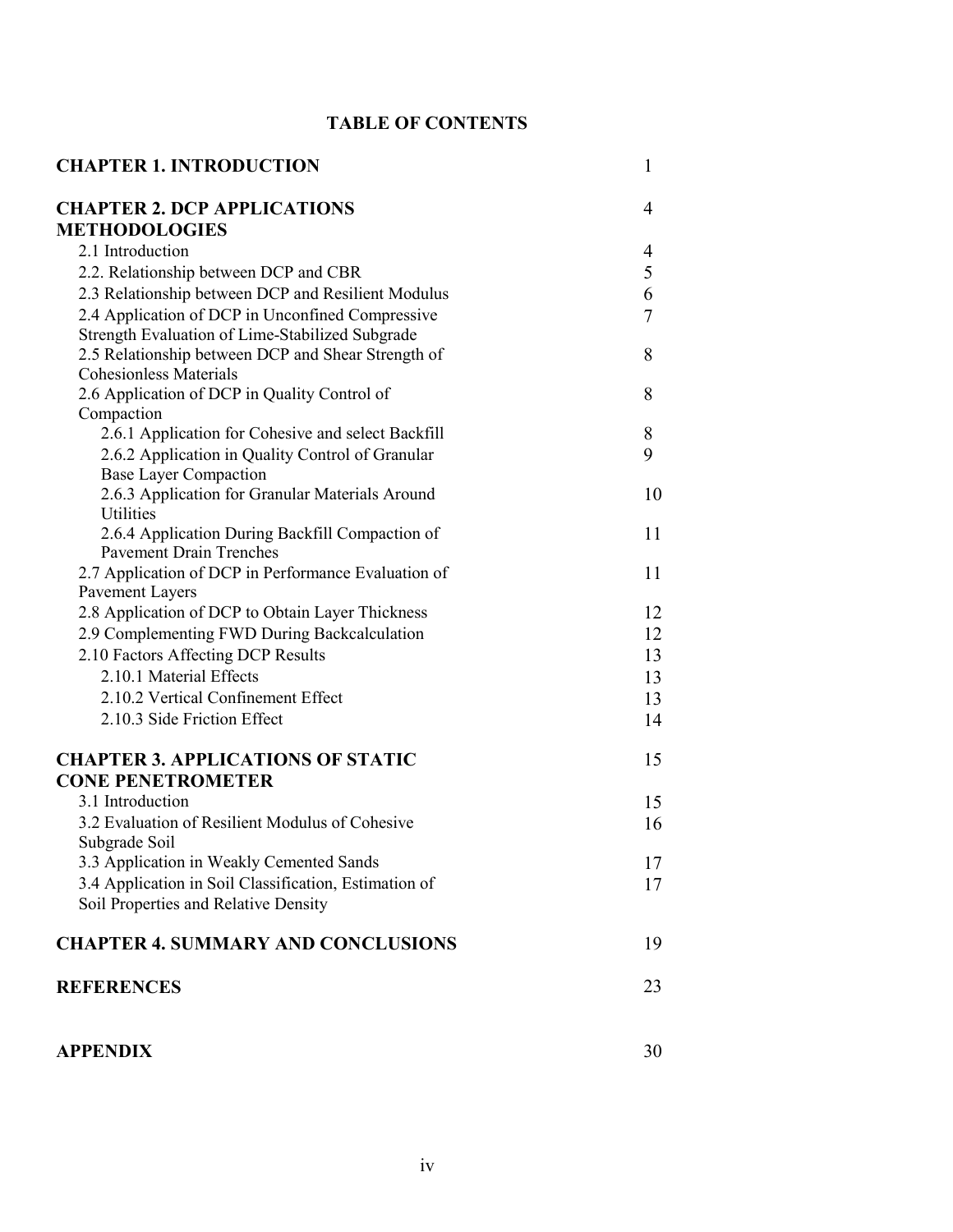#### **CHAPTER I**

#### **INTRODUCTION**

In order to perform an effective and reliable pavement design, an accurate and representative material characterization technique is essential. Such a technique would be even more beneficial if it were simple, and could be performed rapidly. During construction, a quality control program and inspection is conducted to ensure that proper specifications are followed. After construction, performance evaluation of pavement structures is needed to characterize the nature of rehabilitation strategy.

The DCP, also known as the Scala penetrometer, was developed in 1956 in South Africa as an in situ pavement evaluation technique for evaluating pavement layer strength (Scala, 1956.) Since then, this device has been extensively used in South Africa, the United Kingdom, the United States, Australia, and many other countries, because of its portability, simplicity, cost effectiveness, and the ability to provide rapid measurement of in situ strength of pavement layers and subgrades. The DCP has also been proven to be useful during pavement design and quality control program.

The DCP has been intended to alleviate many of the deficiencies of systems that are manually pushed into soil or paving materials. The device is relatively simple in design and operation, and operator variability is reduced and thus correlations with strength parameters are more accurate. The DCP consists of a steel rod with a steel cone attached to one end driven into the pavement structure or subgrade using a sliding hammer. Material strength is measured by the penetration (usually in millimeters or inches) per hammer blow. The cone has an angle of 30 degrees with a diameter of 20 mm  $(0.79 \text{ in})$ . The hammer is 8 kg  $(17.7 \text{ lb})$  with a drop height of 575 mm  $(22.6 \text{ in})$ .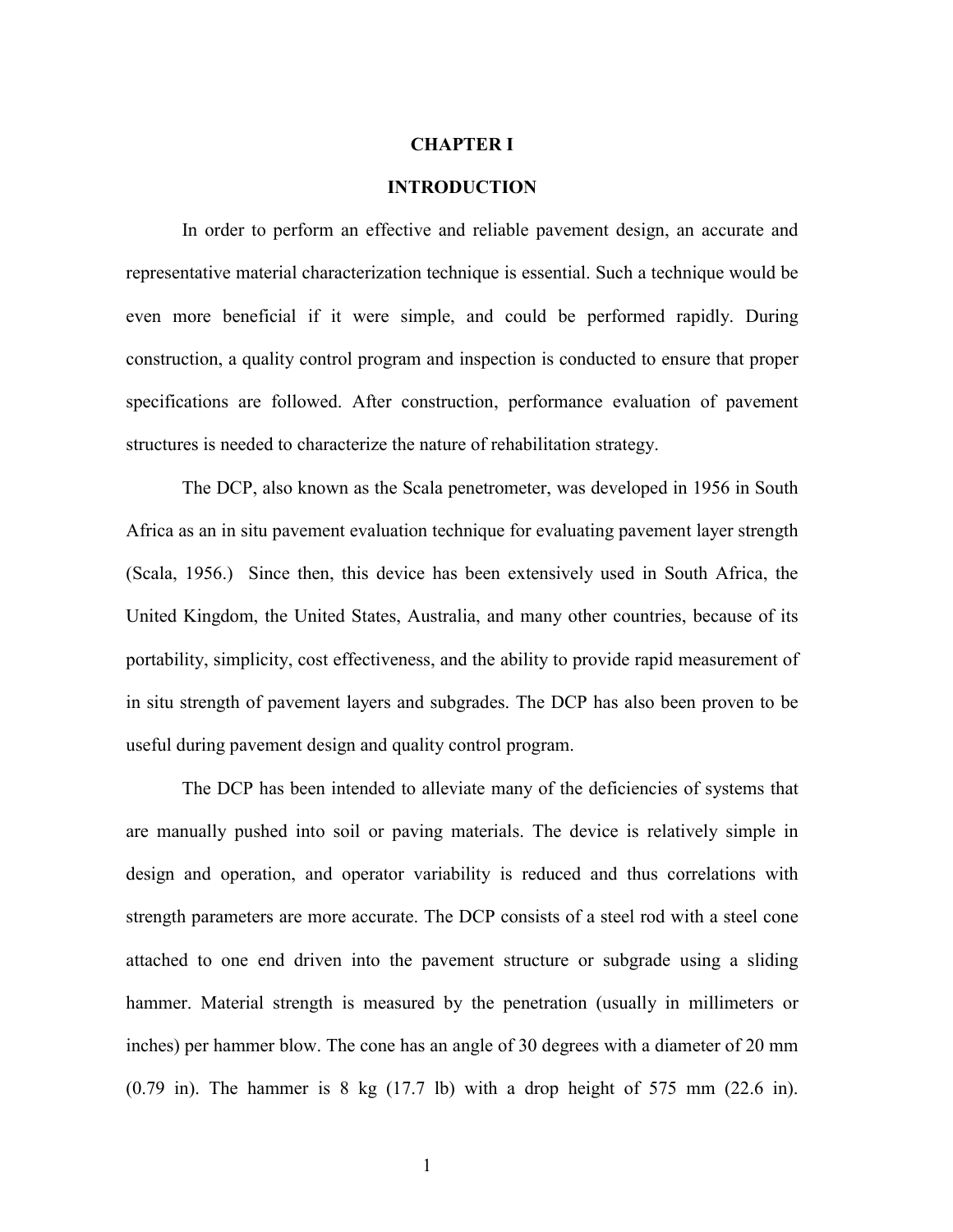Researchers at the Engineering, Research, and Development Center, Waterways Experiment Station have proposed several modifications of the DCP so that it can be adapted for automation (Webster et al., 1992). In this case, the angle of the cone is 60 degrees and a there is an option to use a hammer mass of 4.6 Kg (10.2 lb) for weaker soils. The diameter of the cone is slightly larger than of the rod to ensure the resistance to penetration is exerted on the cone.

Operating the DCP can be physically arduous and the collection and analysis of the data time consuming. In an effort to automate the operation, data collection and analysis, an automated dynamic cone penetrometer (ADCP) has been suggested (e.g., Parker et al., 1988; Hammons, et, al., 1998). The ADCP, designed and constructed for quick set-up and simple operation, generally consists of a pneumatic system for raising the DCP weight, a vertical frame with wheels for carrying the DCP hammer lifting and release mechanism and the penetration rod. The ADCP lifts and drops the weight, records the number of blows and penetration, and extracts the rod after the completion of the test. In this approach, penetration is typically measured by a rotary encoder on the chain wheel and sent to a PC.

Some applications of the DCP include correlations to CBR, unconfined compressive strength, resilient modulus, and shear strengths, and its use in performance evaluation of pavement layers and quality control of compaction of fill.

In addition to the DCP, the static cone penetration test (CPT) has been widely used to classify soil and measure its strength. It is a simple static device that enables soil parameters to be rapidly obtained. The CPT may be used in a variety of applications including the evaluation of resilient modulus, soil classification and the determination of

2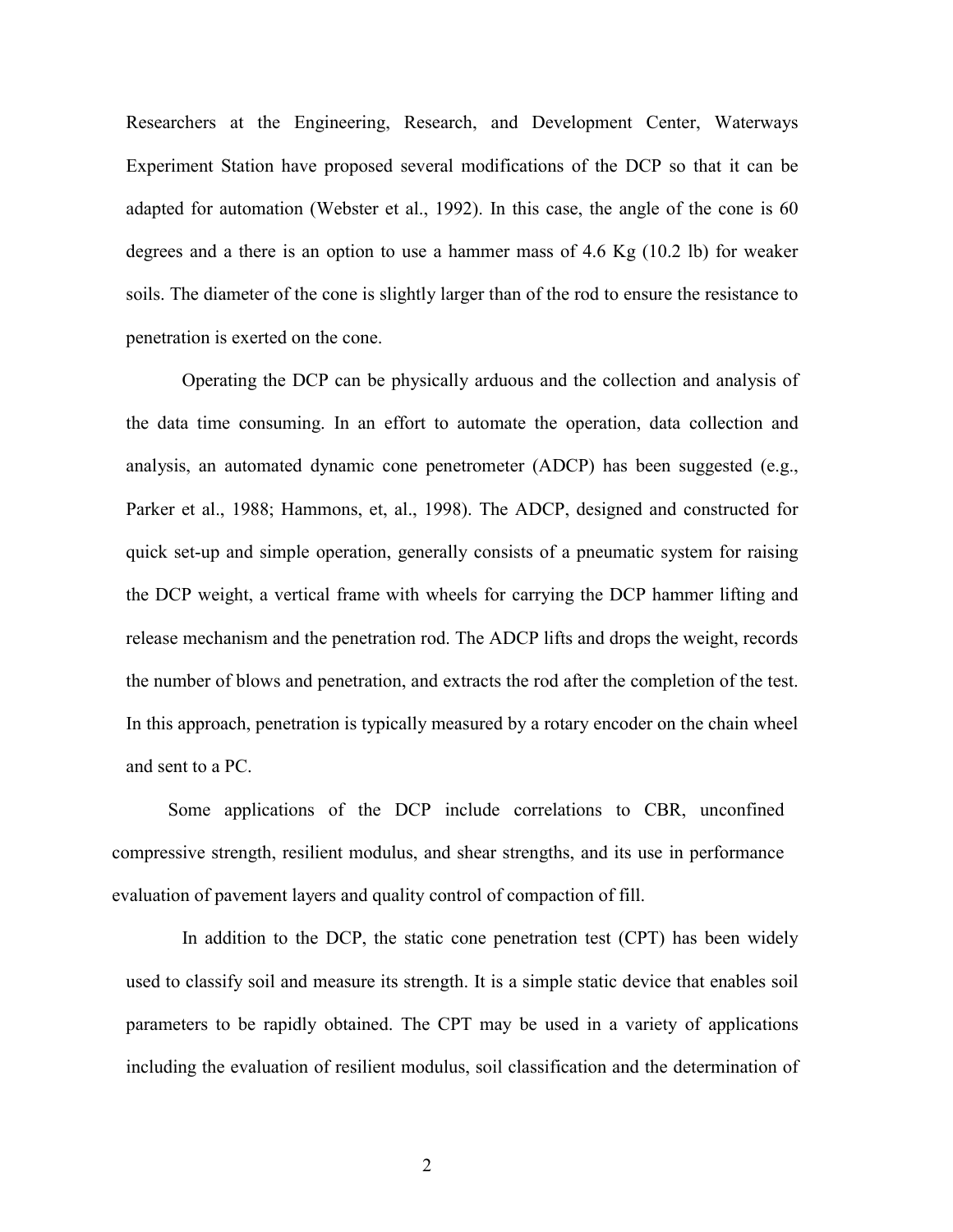soil properties and relative density, estimation of CBR, and applications in weakly cemented sands, dynamic compaction, embankment settlement, and embankment stability.

Many useful applications for both the DCP and CPT continue to be reported. This study reviews the various applications of the dynamic and static cone penetrometers, and attempts to recommend possible areas of needed research on the applicability of the penetrometers in MDOT design and construction schemes.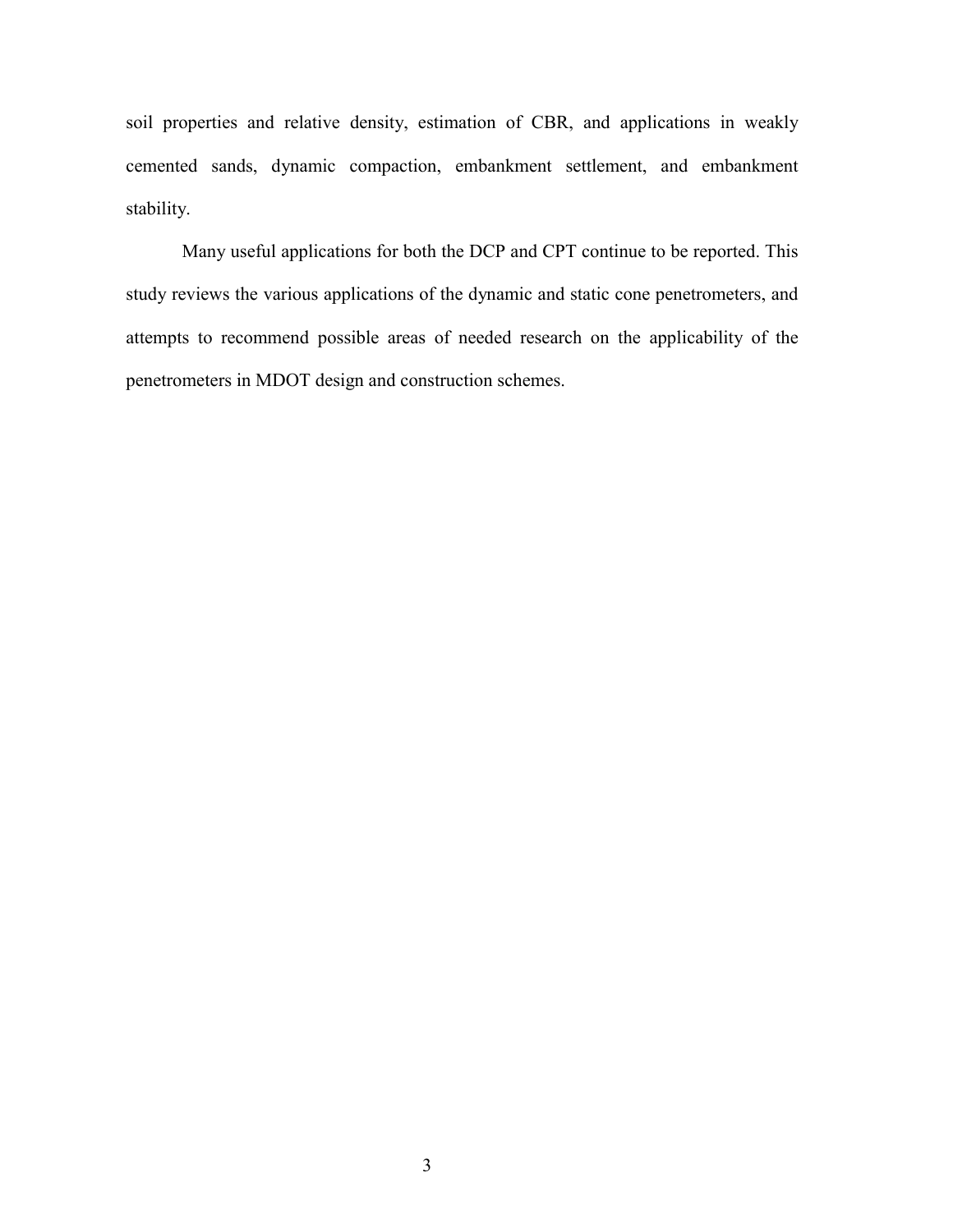#### **CHAPTER 2**

# **DCP APPLICATIONS METHODOLOGIES**

#### **2.1 Introduction**

The basic design of the DCP has been relatively unchanged since its inception in the 1950's. The mass of the falling weight has been altered several times. The cone tip has also undergone numerous revisions to its basic design. More recently, the automated dynamic cone penetrometer has been suggested to automate the operation, data collection and analysis procedures (e.g., Hammons, et al., 1998).

The development of DCP was in response to the need for a simple and rapid device for the characterization of subgrade soils (e.g., Melzer and Smoltczyk, 1982; McGrath, 1989; McGrath, et al., 1989; and Mitchell, 1988). The DCP, however, was not a widely accepted technique in the United States in the early 1980's (Ayers, 1990). In the last few years, some DOT's as well as other organizations have shown considerable interests in the use of the DCP for several reasons (e.g., De Beer and van der Merwe, 1991; Meier and Baladi, 1988; Newcomb, et al., 1994; Newcomb, et al., 1995; Parker, et, el., 1998; Truebe and Evans, 1995; Tumay, 1994; Burnham and Johnson, 1993; and White, et al., 2002). First, the DCP is adaptable to many types of evaluations. Second, there are no currently available rapid evaluation techniques. Third, the DCP testing is economical. In addition, many correlations that permit the estimations of various parameters as well as experience in the use of the DCP exist (e.g., Allersma, 1988; Bester and Hallat, 1977; Bukoski and Selig, 1981; Chen et al., 1999; Chen et al., 2001; and Chan and Armitage, 1997). A new standard test method, ASTM D6951, for use of the DCP in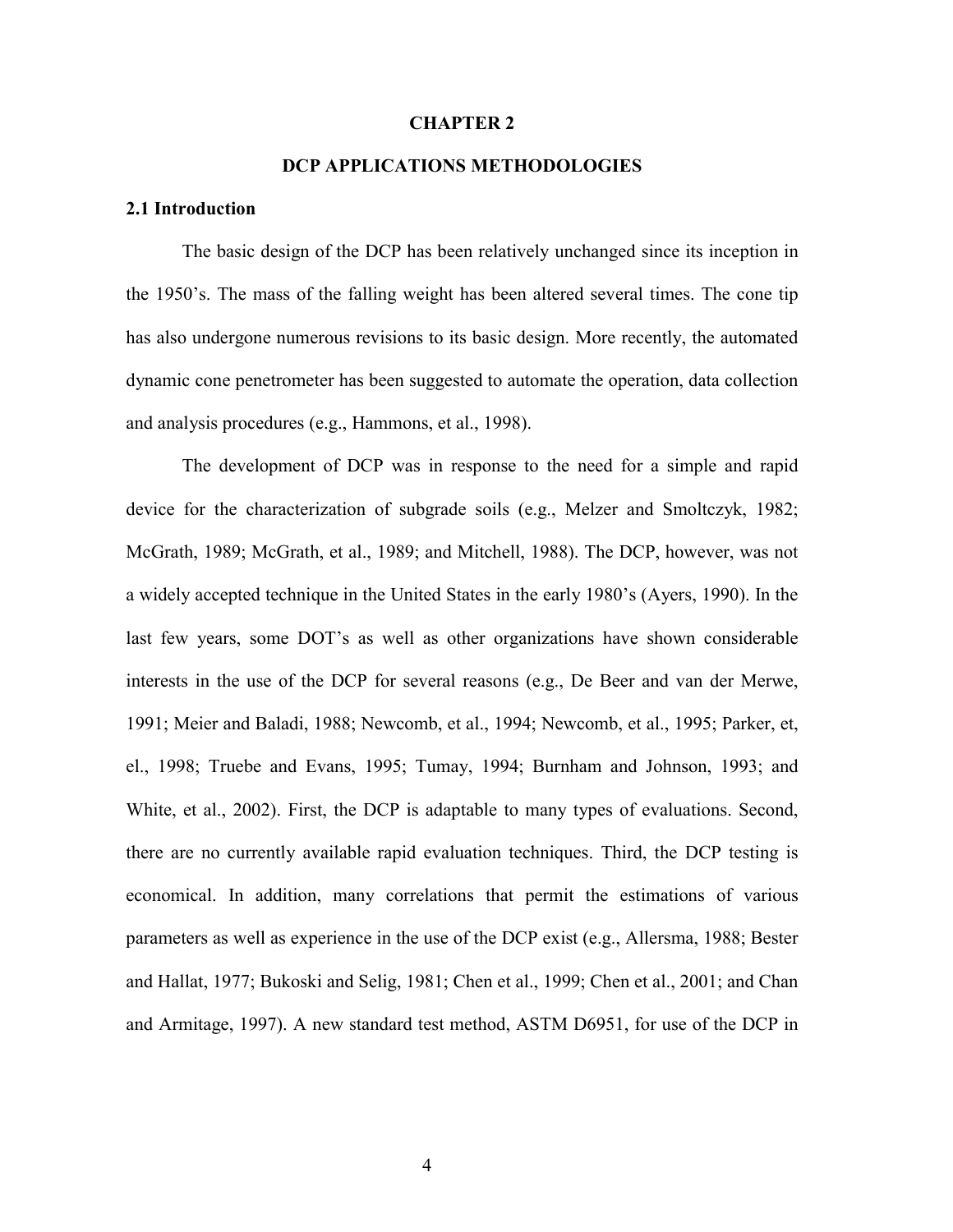shallow pavement applications has been recently developed (ASTM, 2003). This chapter summarizes the current applications and practices of the DCP.

# **2.2 Relationships between DCP Penetration Resistance and California Bearing Ratio (CBR)**

Extensive research has been performed to develop empirical relationships between DCP penetration resistance and CBR measurements (e.g., Kleyn, 1975; Harison, 1987; Livneh, 1987; Livneh and Ishai, 1988; Chua, 1988; Harison, 1983; Van Vuuren, 1969; Livneh, et. al., 1992; Livneh and Livneh, 1994; Ese et. al., 1994; and Coonse, 1999). Based on the results of past studies, many of the relationships between DCP and CBR have the following form:

$$
log(CBR) = a + b log(DCPI)
$$
 (1)

Where  $DCPI = DCP$  penetration resistance (mm/blow);  $a = constant$  that ranges from

2.44 to 2.60; and *b* = constant that ranges from  $-1.07$  to  $-1.16$ .

A summary of some of these correlations is presented in Table 1.

| <b>Correlation Equation</b>        | Material tested    | Reference              |
|------------------------------------|--------------------|------------------------|
| $log(CBR) = 2.56 - 1.16 log(DCPI)$ | Granular and       | Livneh (1987)          |
|                                    | cohesive           |                        |
| $log(CBR) = 2.55 - 1.14 log(DCPI)$ | Granular and       | Harison (1987)         |
|                                    | cohesive           |                        |
| $log(CBR) = 2.45 - 1.12 log(DCPI)$ | Granular and       | Livneh et al. $(1992)$ |
|                                    | cohesive           |                        |
| $log(CBR) = 2.46 - 1.12 log(DCPI)$ | Various soil types | Webster et al. (1992)  |
| $log(CBR) = 2.62 - 1.27 log(DCPI)$ | Unknown            | Kleyn (1975)           |
| $log(CBR) = 2.44 - 1.07 log(DCPI)$ | Aggregate base     | Ese et al. (1995)      |
|                                    | course             |                        |
| $Log(CBR) = 2.60 - 1.07 log(DCPI)$ | Aggregate base     | NCDOT (Pavement, 1998) |
|                                    | course and         |                        |
|                                    | cohesive           |                        |
| $Log(CBR) = 2.53 - 1.14 log(DCPI)$ | Piedmont residual  | Coonse (1999)          |
|                                    | soil               |                        |

Table 1. DCP-CBR Correlations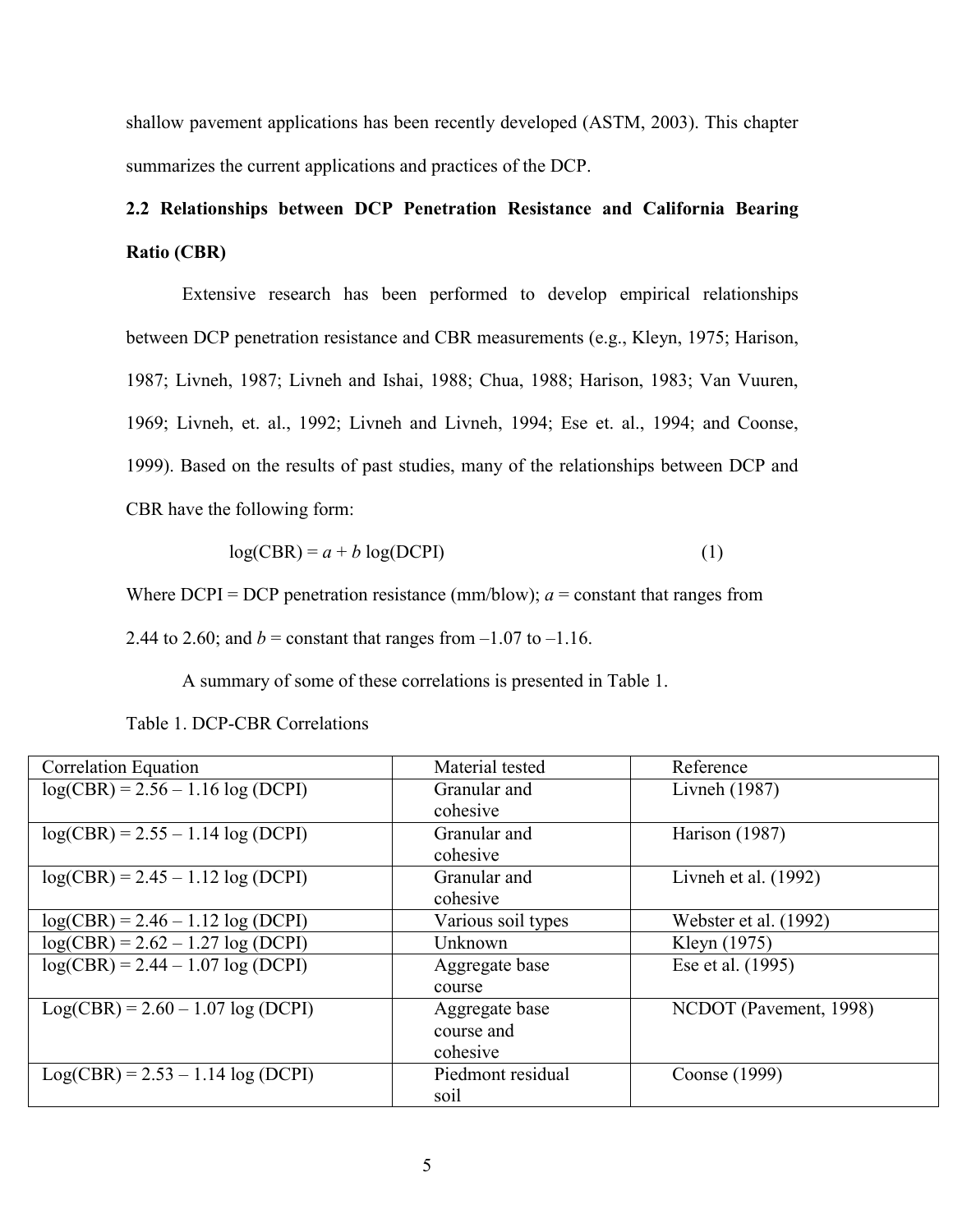#### **2.3 Relationships between DCP Penetration Resistance and Resilient Modulus**

Several researchers have developed correlations between resilient modulus  $(M_R)$ and DCPI. Hassan (1996) indicated that the correlation of  $M_R$  with the DCPI is significant at optimum moisture content but insignificant at optimum moisture content  $\pm$ 20%. He developed a simple regression model in the following form:

$$
M_R (psi) = 7013.065 - 2040.783 ln(DCPI)
$$
 (2)

Where DCPI is in inches/blow.

Chai and Roslie (1998) used the results of CBR-DCP relationships and the DCP tests to determine in situ subgrade modulus in the following form:

(3) 
$$
E(MN/m^{2}) = 17.6 (269/DCP)^{0.64}
$$

Where DCP = blows/300mm penetration.

They also developed a relationship between the backcalculated modulus and the DCP value in the following form:

$$
E_{\text{(back)}} = 2224 \text{ DCP}^{-0.996} \tag{4}
$$

Where  $E_{\text{(back)}} = \text{Backcalculated subgrade modulus } (MN/m^2)$ 

Jianzhou et al. (1999) found that there was a strong relationship between DCPI and the FWD-backcalculated moduli in the following form:

$$
E_{\text{(back)}} = 338 \, \text{DCPI}^{-0.39} \tag{5}
$$

George and Uddin (2000) developed relationships between  $M_R$  and DCPI as a function of moisture content, liquid limit, and density. Due to the MDOT requirements for being able to correlate  $M_R$  in real time, they also provided simpler one-to-one relationships between DCPI and  $M_R$ . For fine-grained soils the following relationship was developed: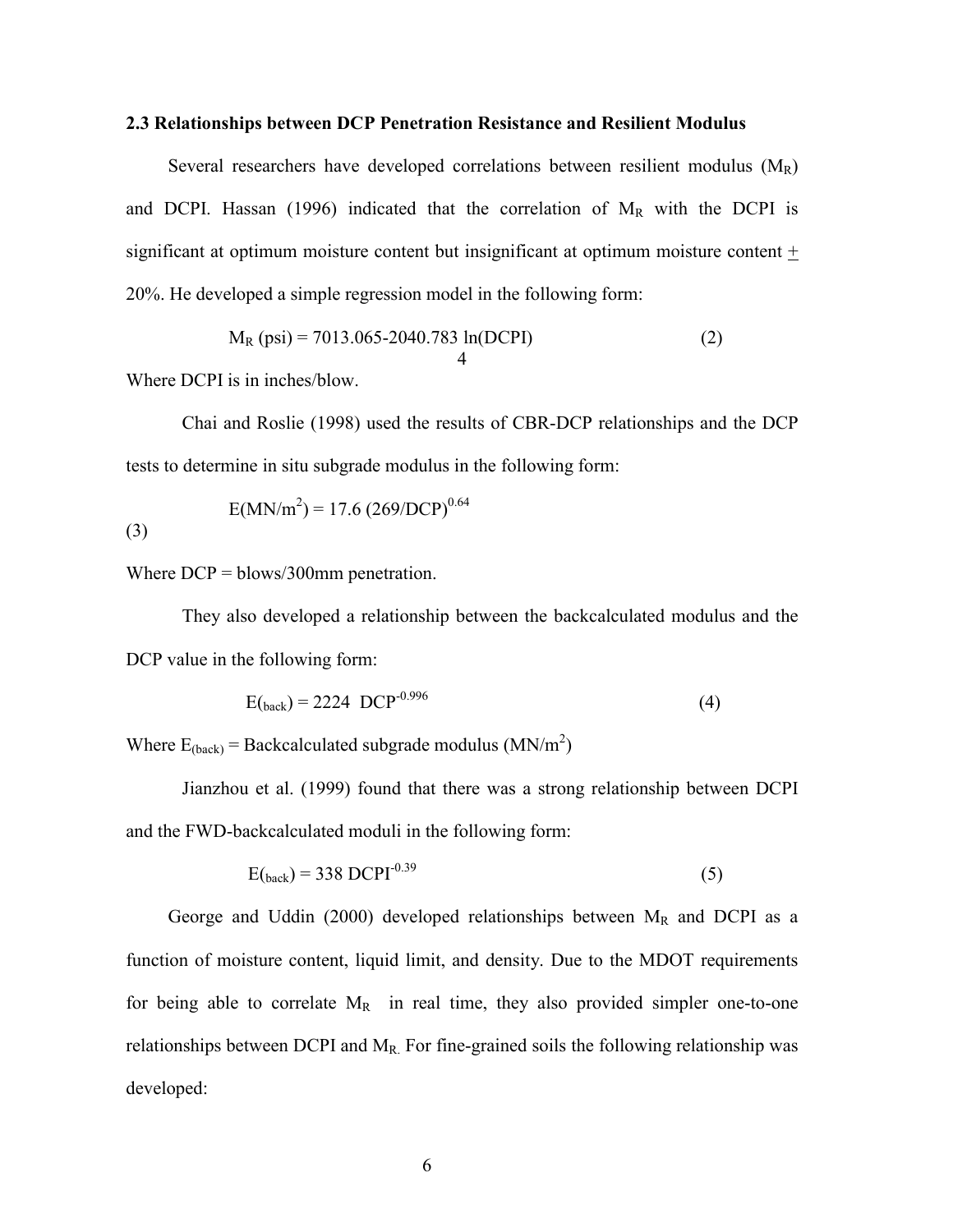$$
M_R = 532.1 \, DCPI^{-0.492} \tag{6}
$$

The relationship for coarse-grained soils is of the following form:

$$
M_R = 235.3 \, DCPI^{-0.475} \tag{7}
$$

# **2.4 Application of DCP in Unconfined Compressive Strength Evaluation of Lime-Stabilized Subgrade**

McElvaney and Djatnika (1991), based on laboratory studies, have concluded that DCPI values can be correlated to the unconfined compressive strength (UCS) of soil-lime mixtures. They considered both individual and combined soil types in their analysis. They have also concluded that the inclusion of data on mixtures from material with zero lime content has negligible effects on the correlation equations, indicating that the correlation is mainly a function of strength and not the way in which strength is achieved. This observation was valid only for lower range of strain values. For the combined data, three relationships, with each model permitting estimated unconfined compressive strength to a predetermined reliability level, were developed. Their first relationship was a 'best-fit' or 50 percent line, which implies that there is a 50 percent probability that the value of UCS determined from the measured DCPI value using the regression equation will underestimate the 'real' value. They also developed relationships such that with different degrees of confidence (96 and 99 percent), the probability of underestimation is reduced to 15 percent. These relationships are summarized below:

 $log UCS = 3.56 - 0.807 log (DCPI)$ ; 50% probability of underestimation (8)

 $log UCS = 3.29 - 0.809 log (DCPI)$ ; 95% confident that probability of underestimation will not exceed 15 percent  $(9)$  $log UCS = 3.21 - 0.809 log (DCPI)$ ; 99% confident that probability of underestimation will not exceed 15 percent  $(10)$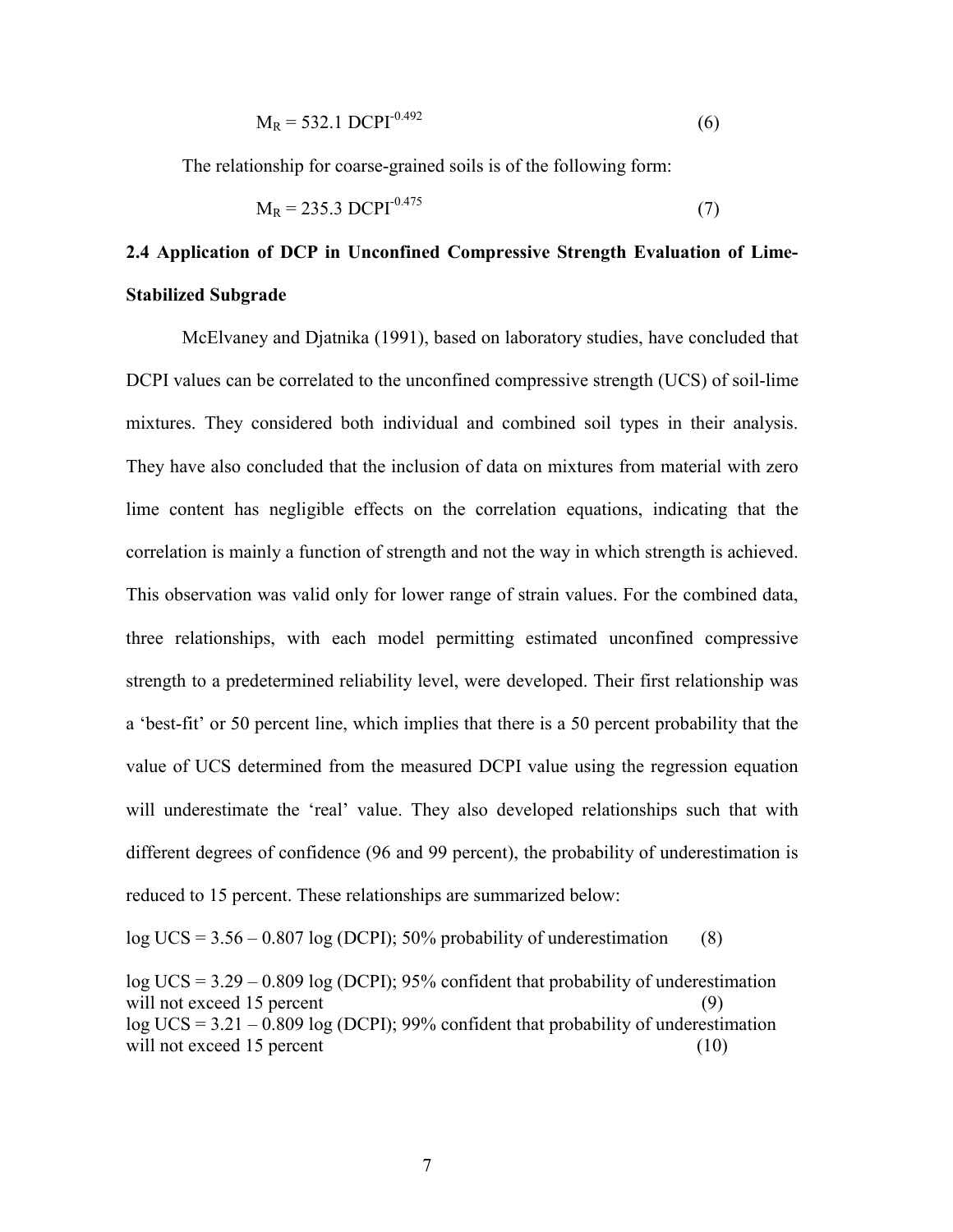where  $UCS =$  unconfined compressive strength  $(KPa)$ .

In addition, the DCP, through its correlations with CBR, has been used to characterize stabilized bases and subgrades in isolated projects, but no consistent methodologies have been proposed (Little, et al., 1995). The DCP has also been used to verify Falling Weight Deflectometer (FWD) measurements and, consequently, moduli backcalculation derived from FWD deflection data for stabilized bases and subbases.

# **2.5 Relationships between DCP Penetration Resistance and Shear Strength of Cohesionless Materials**

Based on the results of laboratory studies, Ayers, et al. (1989) provided predictive equations for various confining pressures in the following form:

$$
DS = A - B(DCPI)
$$
 (11)

Where  $DS = shear$  strength, and A and B are regression coefficients.

#### **2.6 Application of DCP in Quality Control of Compaction**

#### **2.6.1 Application of DCP Testing For Cohesive and Select Backfill Materials**

 Historically, the compaction levels of pavement subgrade and base layers have been determined by means of in-place density testing. In an effort to determine whether there is a reasonable correlation between the DCPI and in-place compaction density of cohesive and select backfill materials, some testing has been recently performed on these materials to determine if such a correlation exits. Most results of DCP testing have indicated too much variability in DCP results to practically apply a correlation (Burnham, 1997).

Siekmeier et al. (1999), as part of the Minnesota Department of Transportation study, investigated the correlation between DCP results and compaction of soils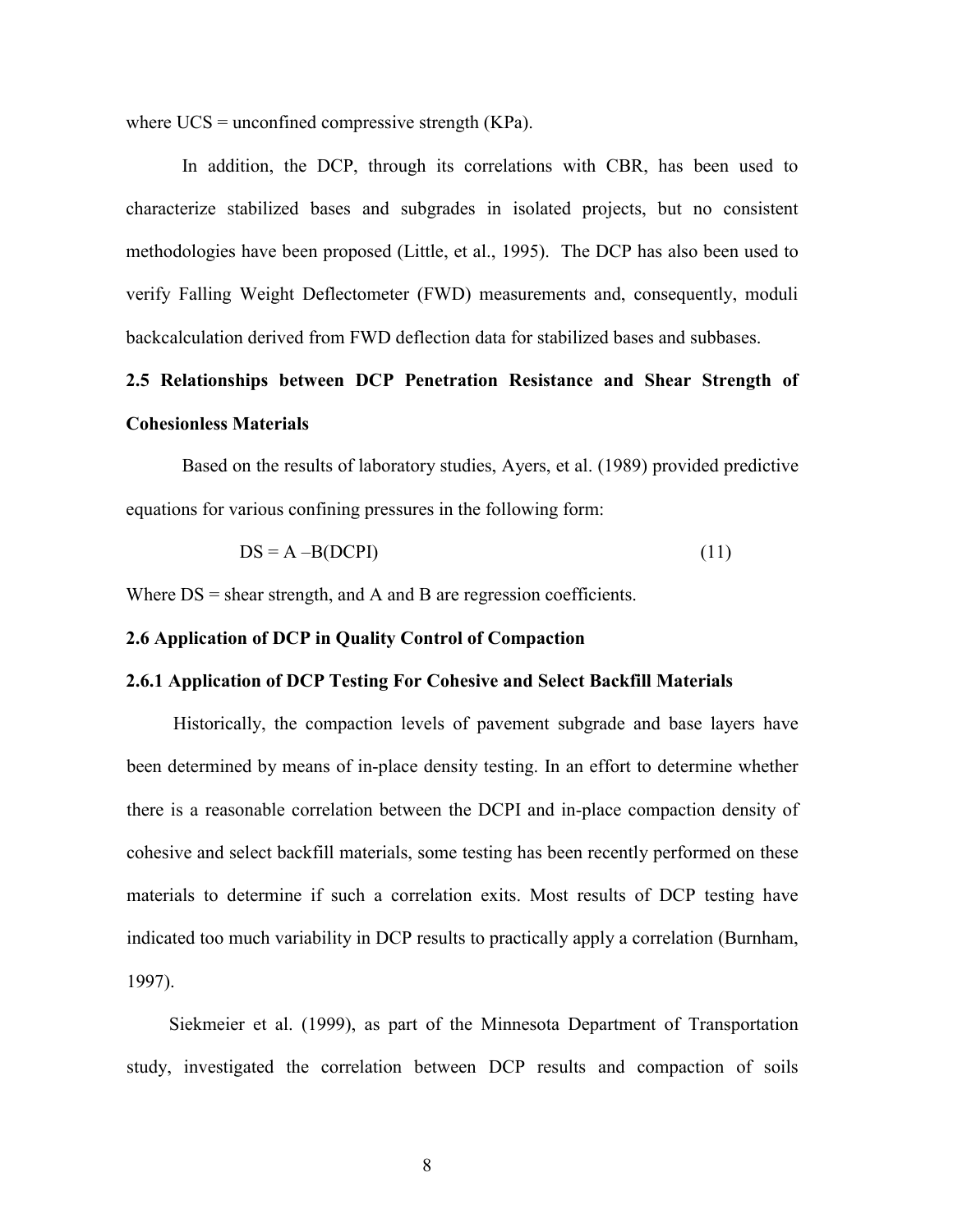consisting of mixture of clayey and silty sand fill. They first correlated DCPI to the CBR. CBR was then related to the modulus using published relationships. They examined the relations between the modulus and percent compaction. It was concluded that a good correlation did not exist between the DCP results and percent compaction, partly because a typical range of soil mixtures at the site was not truly uniform.

### **2.6.2 Application in Quality Control of Granular Base Layer Compaction**

 The Minnesota Department of Transportation suggests this application to reduce testing time and effort while providing more consistent quality control of base layer compaction (Burnham, 1977). Using this procedure, immediately after the compaction of each layer of granular base material, DCP tests are conducted to insure that the DCPI is less than 19 mm per blow (0.75 inches per blow). The DCPI limiting value is valid for all freshly compacted base materials. The DCPI dramatically decreases as the materials "setup timeî increases and under traffic loading. Using this method, the DCP testing will only indicate those adequately compacted base layers that "pass". Test failure, however, must be confirmed by other methods such as the nuclear gauge or the sand cone density method.

Based on general agreement between the DCPI and percent compaction, the Minnesota Department of Transportation has revised the limiting penetration rate to the following (Siekmeier et al., 1998):

- a) 15 mm/blow in the upper 75 mm  $(3.0 \text{ in})$ ;
- b) 10 mm/blow at depths between 75 and 150 mm (3 and 6 in); and
- c) 5 mm/blow at depths below 150 mm (6 in).

They concluded that the penetration rate is a function of moisture content, set-up time, and construction traffic, and that accurate and repeatable tests depend on seating the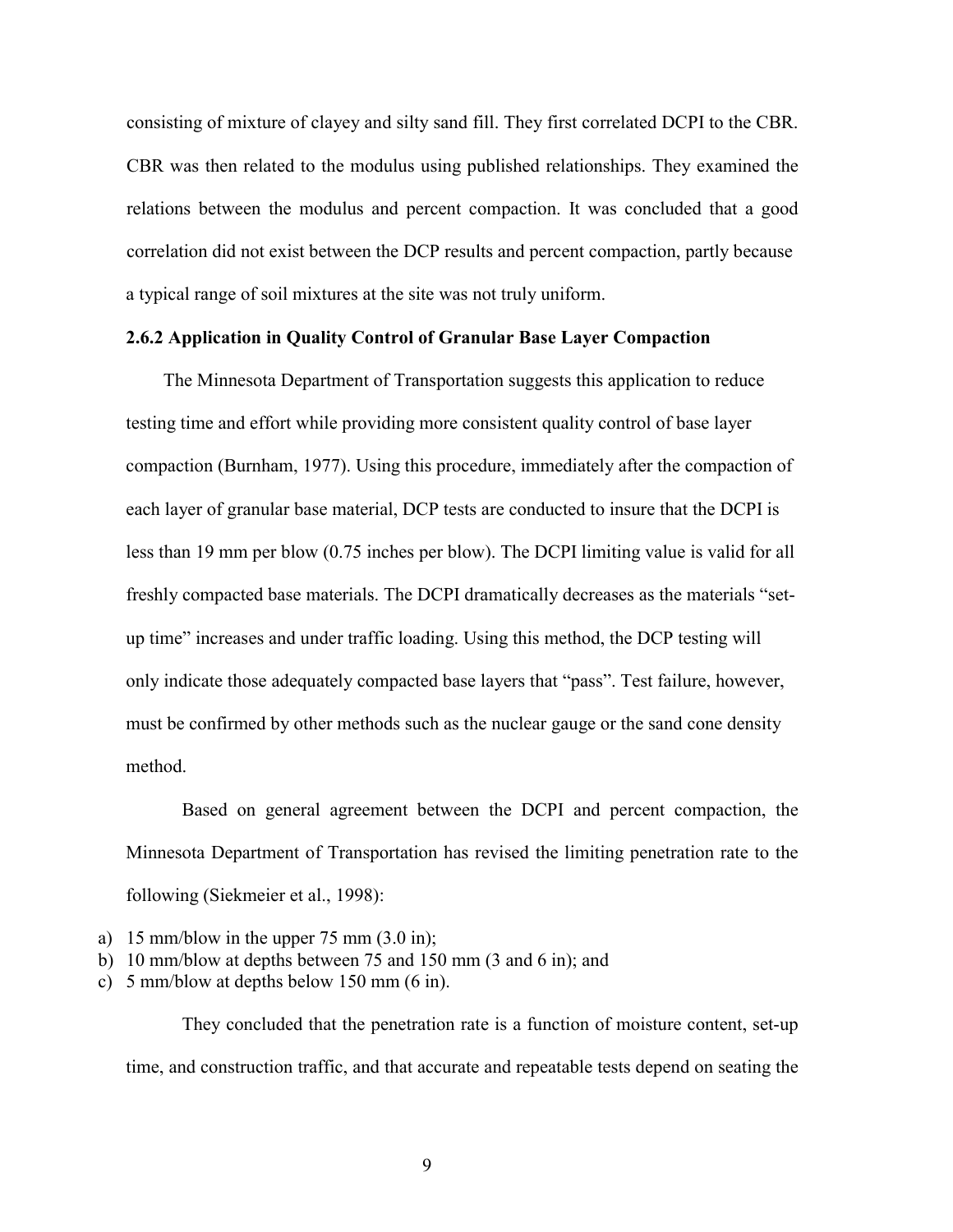cone tip properly and beginning the test consistently. They recommended the following: a) the test be performed consistently and not more than one day after compaction while the base material is still damp; b) the construction traffic be distributed uniformly by requiring haul trucks to vary their path; and c) at least two dynamic cone penetrometer tests be conducted at selected sites within each 800 cubic meters of constructed base course. They proposed a Penetration Index Method (Trial Mn/DOT Specifications  $2211.3C4$ ) which described a step-by-step procedure for determining the "pass" and "fail" tests (Siekmeier, et al. 1998). These specifications are summarized in the Appendix.

Siekmeier et al. (1999), as part of the Minnesota Department of Transportation study, studied the correlation between DCP results and compaction of soils consisting of sand and gravel mixture with less than 10-percent fine. They first correlated DCPI to the CBR. CBR was then correlated to the modulus using published relationships. They examined the relations between the modulus and percent compaction. It was concluded a good correlation existed between the DCP results and percent compaction.

#### **2.6.3 Application for Granular Materials Around Utilities**

Many transportation agencies use granular soils as backfill and embedment materials in the installation of underground utility structures, including the thermoplastic pipe used in gravity flow applications. The granular backfill relies on proper compaction to achieve adequate strength and stiffness and to ensure satisfactory pipe performance. The commonly used standard proctor test cannot be used because it does not provide a well-defined moisture-density relationship. In addition, this approach requires density measurements on each lift of the compacted fill for the entire length of the pipe. Recent studies indicate that DCP blow count profiles provide a basis for comparison between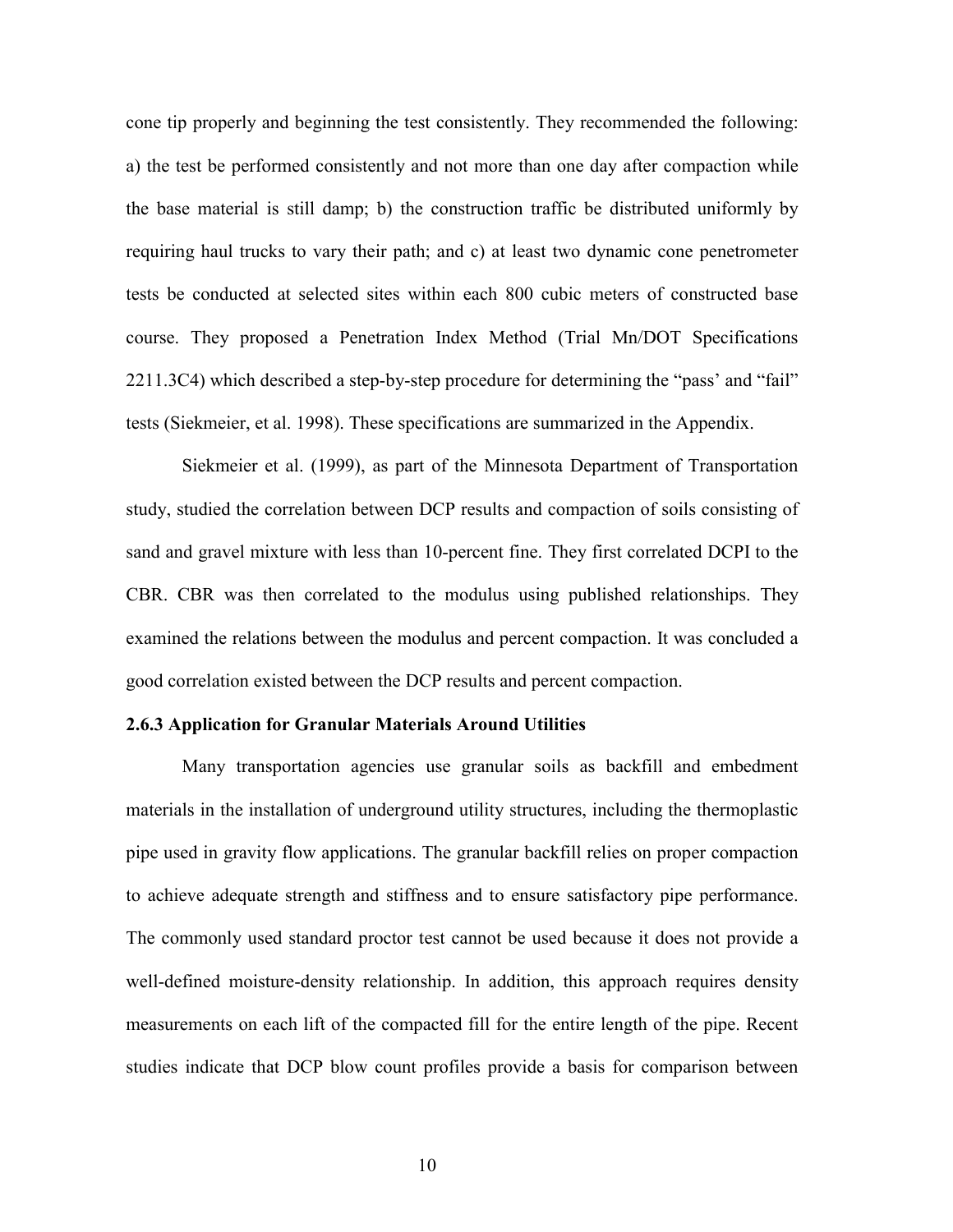compaction equipment, level of compaction energy, and materials. But, it should be noted that these data alone do not reveal what level of compaction must be achieved with each type of backfill material in order to achieve the specific performance criteria. The results have also indicated that the DCPI values are very sensitive to the depth of measurements (Jayawickrama, et al., 2000).

# **2.6.4 Application During Backfill Compaction of Pavement Drain Trenches**

The Minnesota Department of Transportation has indicated that the DCP testing is reliable and effective in improving the compaction of these trenches. Using this procedure, immediately after installation of the pavement edge drainpipe and fine filter granular backfill material, DCP testing is conducted to insure that the DCPI is less than 75 mm per blow (3 inches per blow). In this approach, each 150 mm (6 inches) of compacted backfill material is tested for compliance (Burnham, 1997).

#### **2.7 Application of DCP in Performance Evaluation of Pavement Layers**

Performance evaluation of pavement layers is needed on a regular basis in order to categorize the implementation of rehabilitation measures (e.g., Kleyn, et al., 1982). The Minnesota Department of Transportation, based on the analysis of Mn/Road DCP testing, has recommended the following limiting values for DCPI during a rehabilitation study (Burnham, 1997):

a) Silty/Clayey material: DCPI less than 25 mm/blow (1.0 in/blow);

b) Select granular material: DCPI less than 7 mm/blow (0.28 in/blow); and

c) Mn/Road Class 3 special gradation requirements: DCPI less than 5 mm/blow (0.2 in/blow)

The above values are based on the assumption that adequate confinement exists near the testing surface. In the event that higher values than the above mentioned limiting values are encountered, additional testing methods are needed. It should be noted that the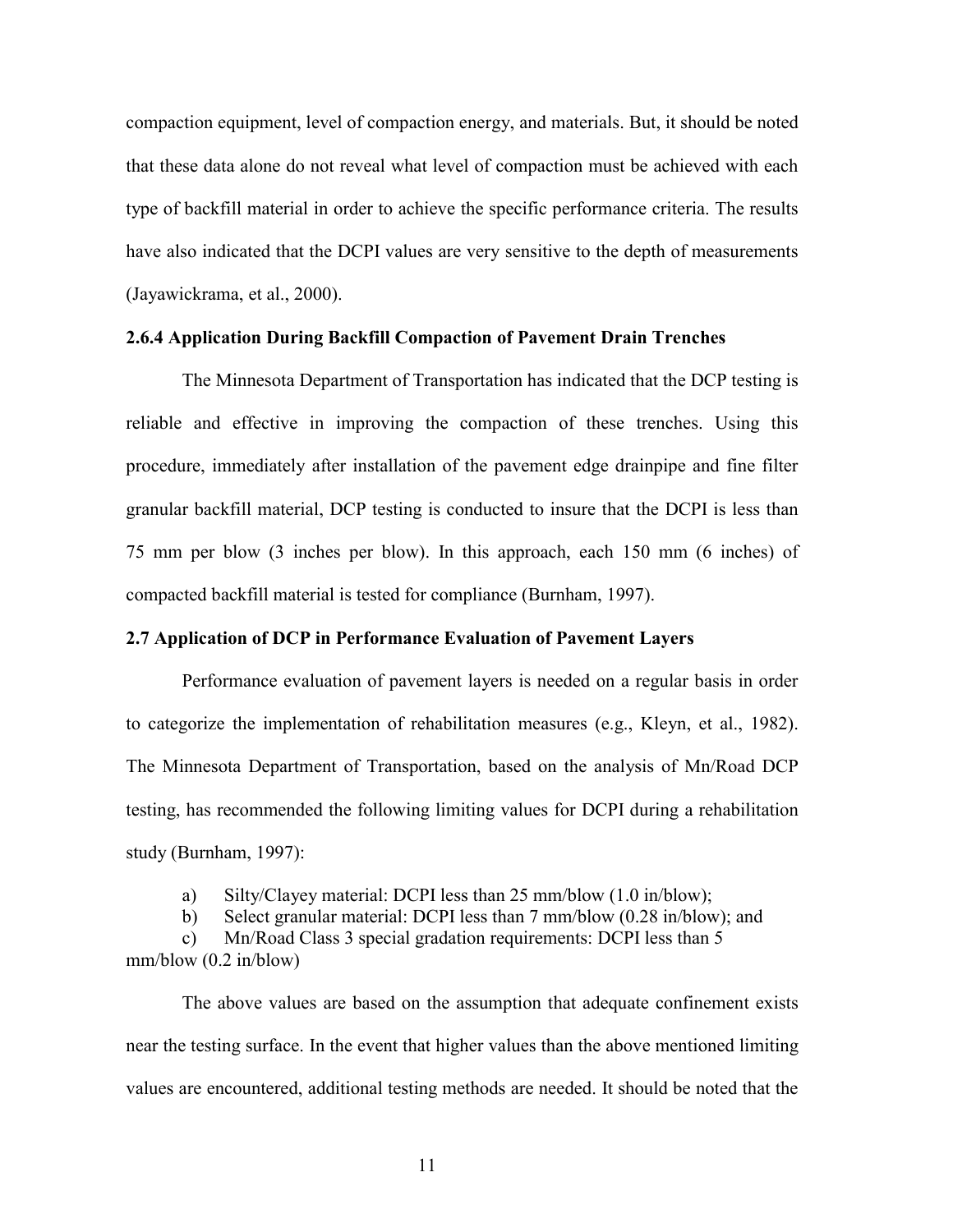above values are independent of the moisture content. Moisture content can cause large variability in DCP test results. Nevertheless, a limiting value was recognized.

Gabr et al. (2000) proposed a model by which the DCP data are utilized to evaluate the pavement distress state. They proposed a model to predict the distress level of pavement layers using penetration resistance of the subgrade and aggregate base course (ABC) layers based on coupled contribution of the subgrade and the ABC materials. They provided a step-by-step procedure, based on the correlation of the DCPI with CBR, by which the DCP data can be used to evaluate the pavement distress state for categorizing the need for rehabilitation measures. Although their pavement stress model was specific in this study regarding the type of the ABC material tested, the framework of the procedure can be used at other sites.

#### **2.8 Application of DCP to Obtain Layer Thickness**

DCP can also be used effectively to determine the soil layer thickness from the changing slope of the depth versus the profile of the accumulated blows. Livneh (1987) showed that the layer thickness obtained from DCP tests correspond reasonably well to the thickness obtained from the test pits. It was concluded that the DCP test is a reliable alternative for project evaluation.

#### **2.9 Complementing FWD During Backcalculation**

It has been shown that the DCP is very useful when the moduli backcalculated from falling weight deflectometer (FWD) data are in question, such as when the asphalt concrete is less than 76 mm (3 inches) or when shallow bedrock is present (e.g., Little et al., 1995). These two situations often cause a misinterpretation of FWD data. The DCP can be readily applied in these two situations to increase the accuracy of the stiffness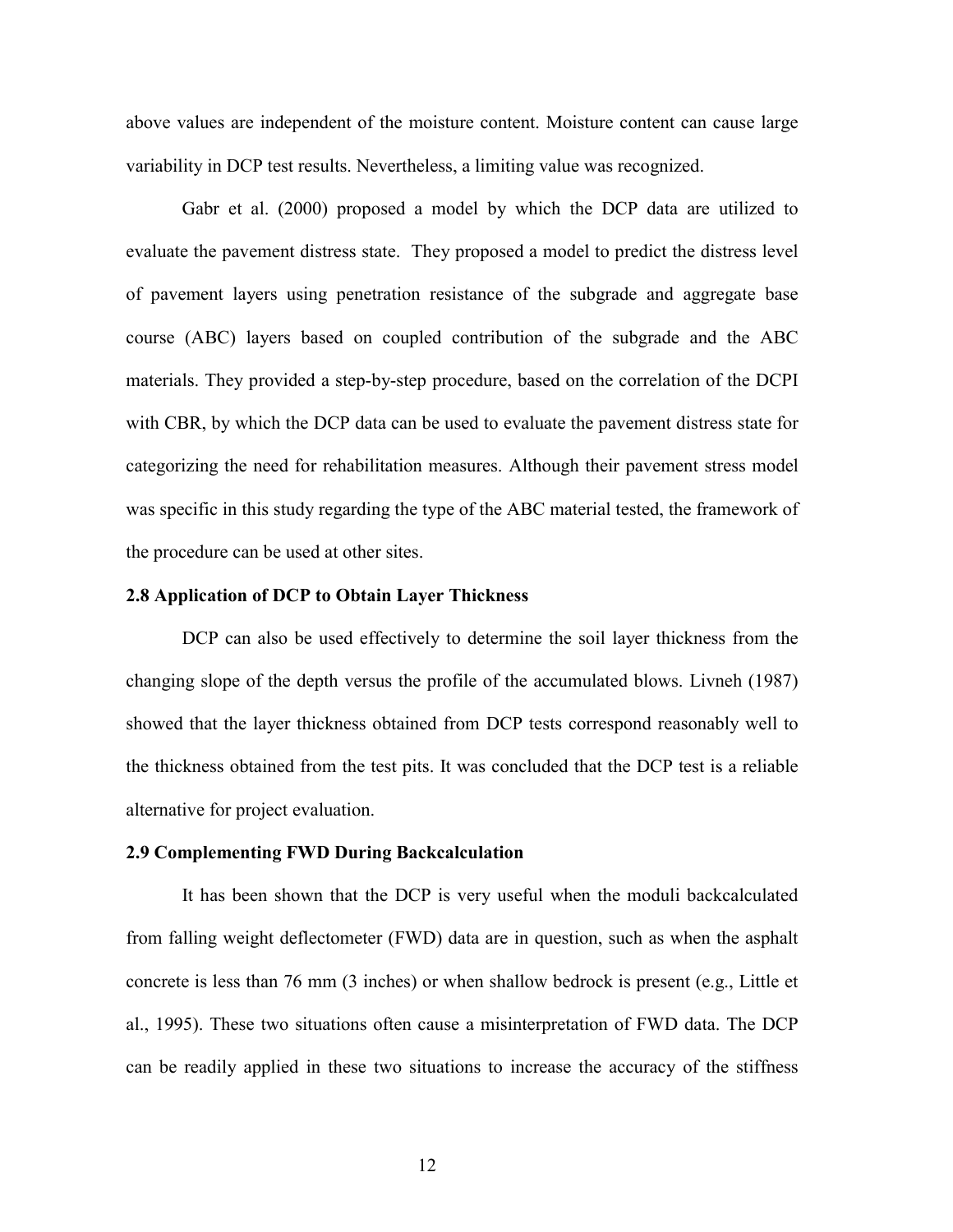measurement. In addition, it is not possible to conduct a FWD test directly on weak subgrade or base layers because of the large deflections that can exceed the equipment's calibration limit.

#### **2. 10 Factors Affecting DCP Results**

#### **2.10.1 Material Effects**

Several investigators have studied the influence of several factors on the DCPI. Kleyn and Savage (1982) indicated that moisture content, gradation, density, and plasticity were important material properties influencing the DCPI. Hassan (1996) performed a study on the effects of several variables on the DCPI. He concluded that for fine-grained soils, moisture contents, soil classification, dry density and confining pressures influence the DCPI. For coarse-grained soils, coefficient of uniformity and confining pressures were important variables.

#### **2.10.2 Vertical Confinement Effect**

Livneh, et al. (1995) performed a comprehensive study of the vertical confinement effect on dynamic cone penetrometer strength values in pavement and subgrade evaluations. The results have shown that there is no vertical confinement effect by rigid pavement structure or by upper cohesive layers on the DCP values of lower cohesive subgrade layers. In addition, their findings have indicated that no vertical confinement effect exists by the upper granular layer on the DCP values of the cohesive subgrade beneath them. There is, however, vertical confinement effect by the upper asphaltic layers in the DCP values of the granular pavement layers. These confinement effects usually result a decrease in the DCP values. Any difference between the confined and unconfined values in the rigid structure or in the case of granular materials is due to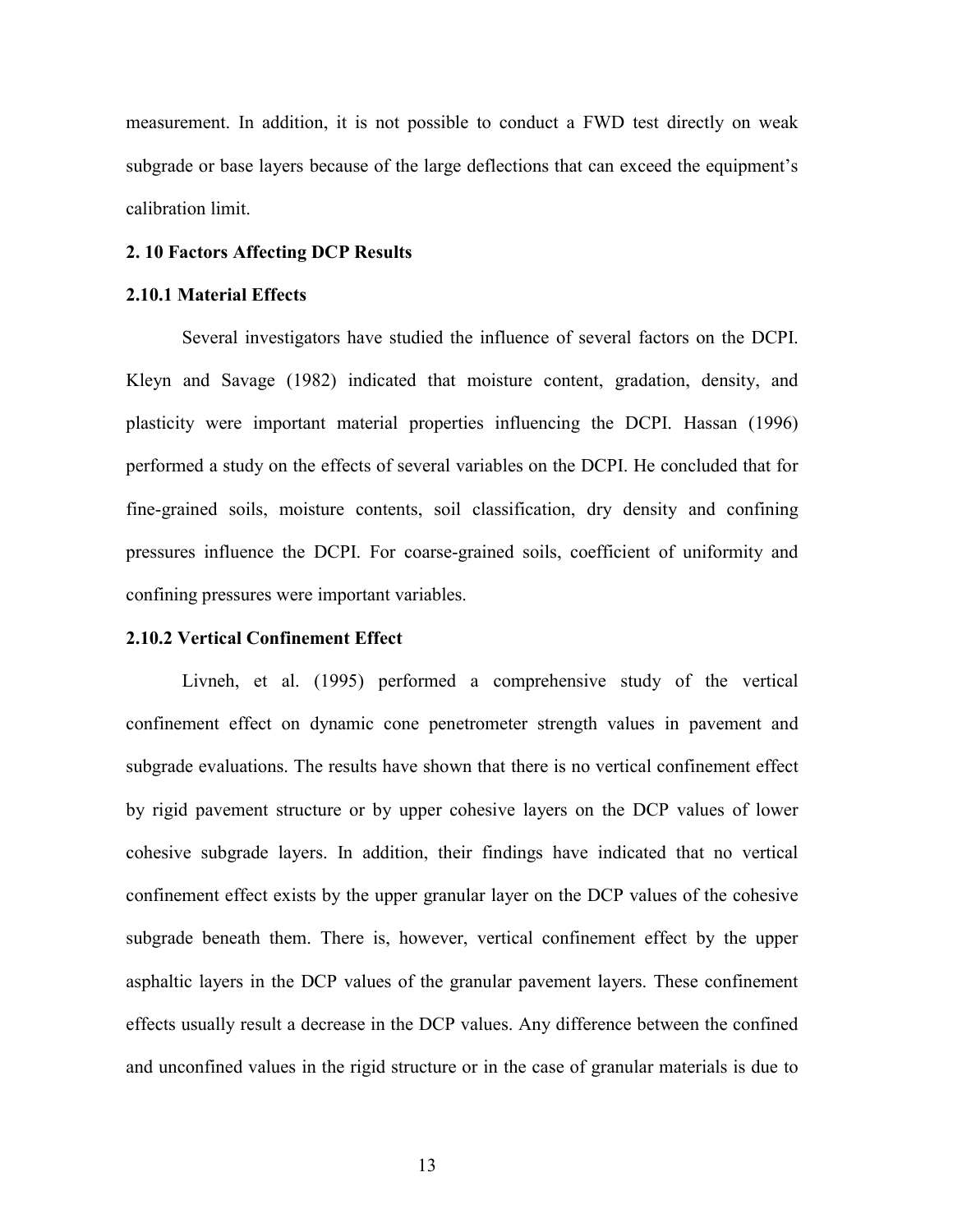the friction developed in the DCP rod by tilted penetration or by a collapse of the granular material on the rod surface during penetration.

# **2.10.3 Side Friction Effect**

Because the DCP device is not completely vertical while penetrating through the soil, the penetration resistance would be apparently higher due to side friction. This apparent higher resistance may also be caused when penetrating in a collapsible granular material. This effect is usually small in cohesive soils. Livneh (2000) suggested the use of a correction factor to correct the DCP/CBR values for the side friction effect.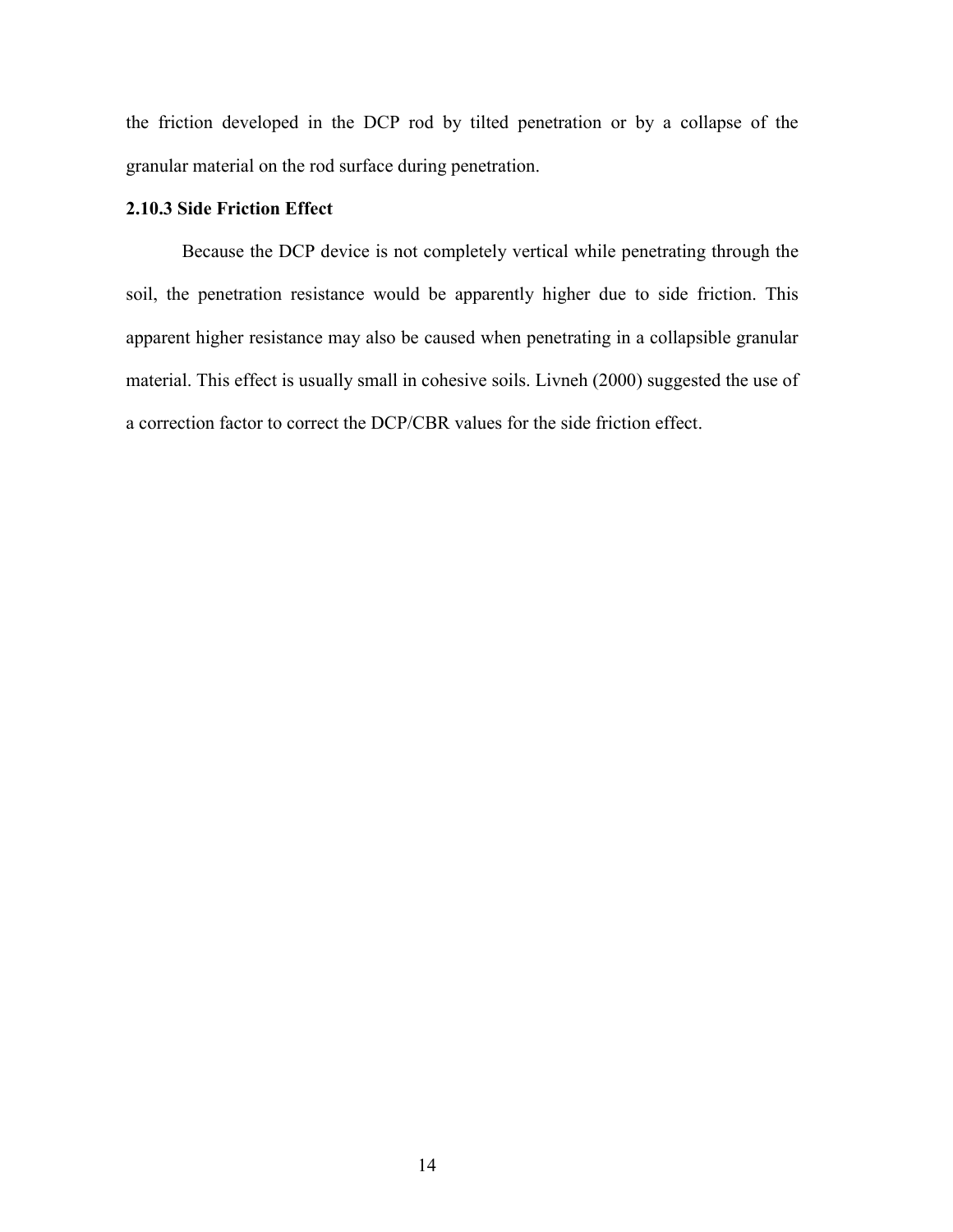#### **CHAPTER 3**

# **APPLICATIONS OF STATIC CONE PENETROMETER**

#### **3.1 Introduction**

 The cone penetration test (CPT) or static penetration test, originally called the Dutch cone penetration test, is a versatile sounding method than can be used to estimate soil properties and determine the type of materials. This is also known as the static penetration test. The cone penetration measures the cone resistance  $(q_c)$  and the frictional resistance  $(f_c)$ . Generally, there are two types of penetrometers. For mechanical penetrometers, the tip is connected to an inner set of rods. The tip is first advanced about 40 mm (1.6 in) giving the cone resistance. With further testing, the tip engages the friction sleeve. For electric penetrometers, the tip is attached to a string of steel rods. The tip is pushed into the ground at the rate of 20 mm/sec (0.79 in/sec). Wires from transducers are threaded through the center of the rods and continuously give the cone and side resistance (Das, 1999). The mechanical type is less expensive, but the electric penetrometer has been adapted for automatic data acquisition, and almost immediate data reduction.

 The CPT is a rapid, repeatable, reliable, and inexpensive procedure. However, it may not be used through coarse and very strong soils. In addition, no sample is recovered for visual inspection.

 The CPT may be used in a variety of applications including the evaluation of resilient modulus, soil classification and the determination of soil properties and relative density, estimation of CBR, and applications in weakly cemented sands, dynamic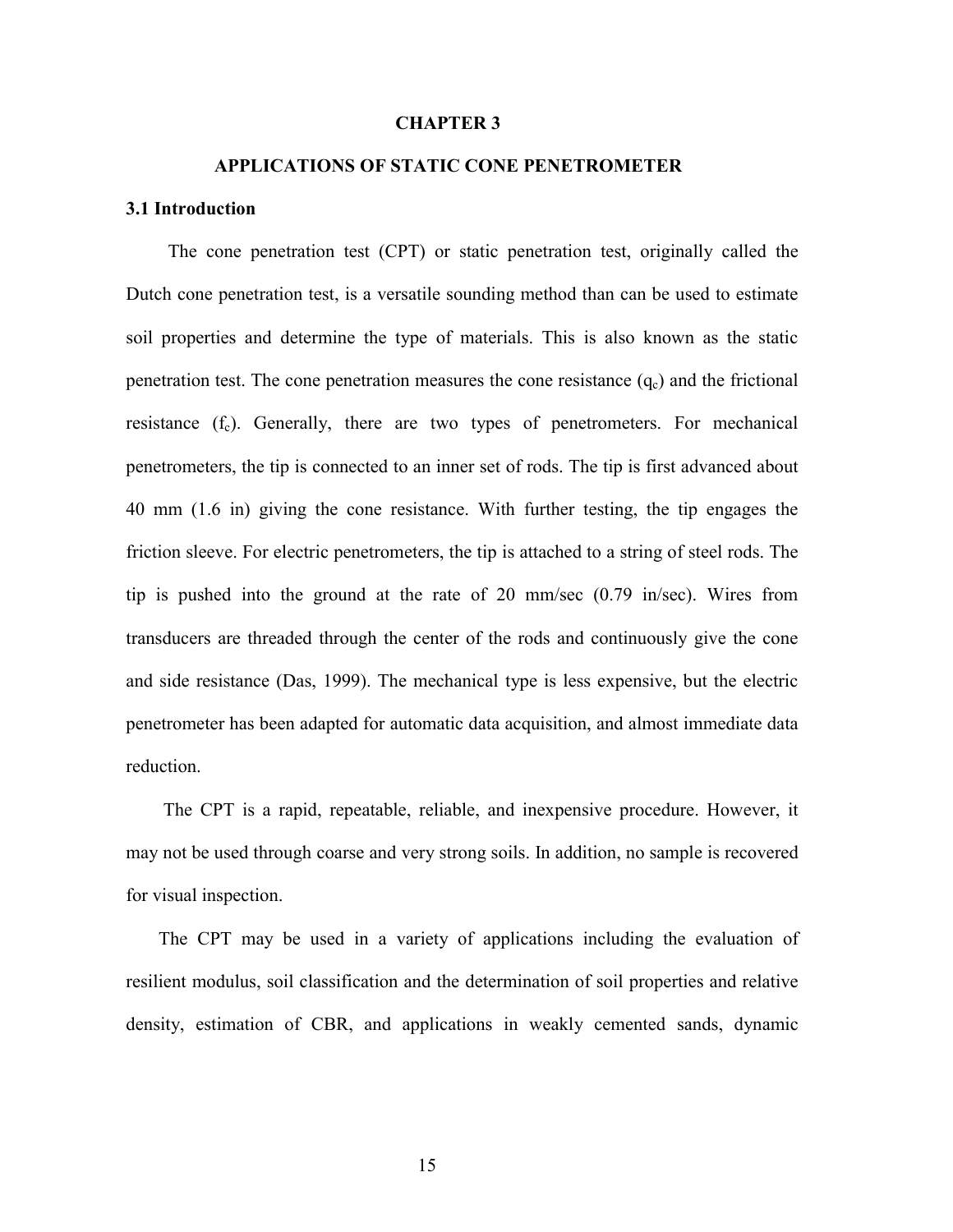compaction, embankment settlement, and embankment stability. Some of these applications are summarized below.

### **3.2 Evaluation of Resilient Modulus of Cohesive Subgrade Soil**

Mohammad et al. (2000) has reported a preliminary study for the evaluation of resilient modulus of subgrade soils using the static cone penetration test. Two different types of Louisiana subgrade cohesive soils, a silty clay from a manmade embankment and a natural deposit of heavy clay, were selected for field and laboratory investigations. A preliminary relationship in the following form was developed:

$$
M_R = a q_c^{n} + b f_c + c w + d p_d + e \qquad (12)
$$

Where  $M_R$  = resilient modulus;  $q_c$  = cone resistance;  $f_c$  = frictional resistance; w = moisture content;  $p_d = dry$  density;  $n = an$  integer (1, 2, or 3); and a, b, c, d, and e are constants determined from the regression analysis.

It should be noted that a wider range of soil types and more tests are required before a more general model can be developed.

The cone penetration resistance has also been correlated to the equivalent modulus of elasticity, E, of soils by various investigators. Schmertmann (1970) gave a simple correlation for sand as

$$
E = 2q_c \tag{13}
$$

Trofimemkov (1974) gave the following correlations for the stress-strain modulus in sand and clay:

 $E = 3q_c$  (for sands) (14)

$$
E = 7q_c \quad \text{(for class)} \tag{15}
$$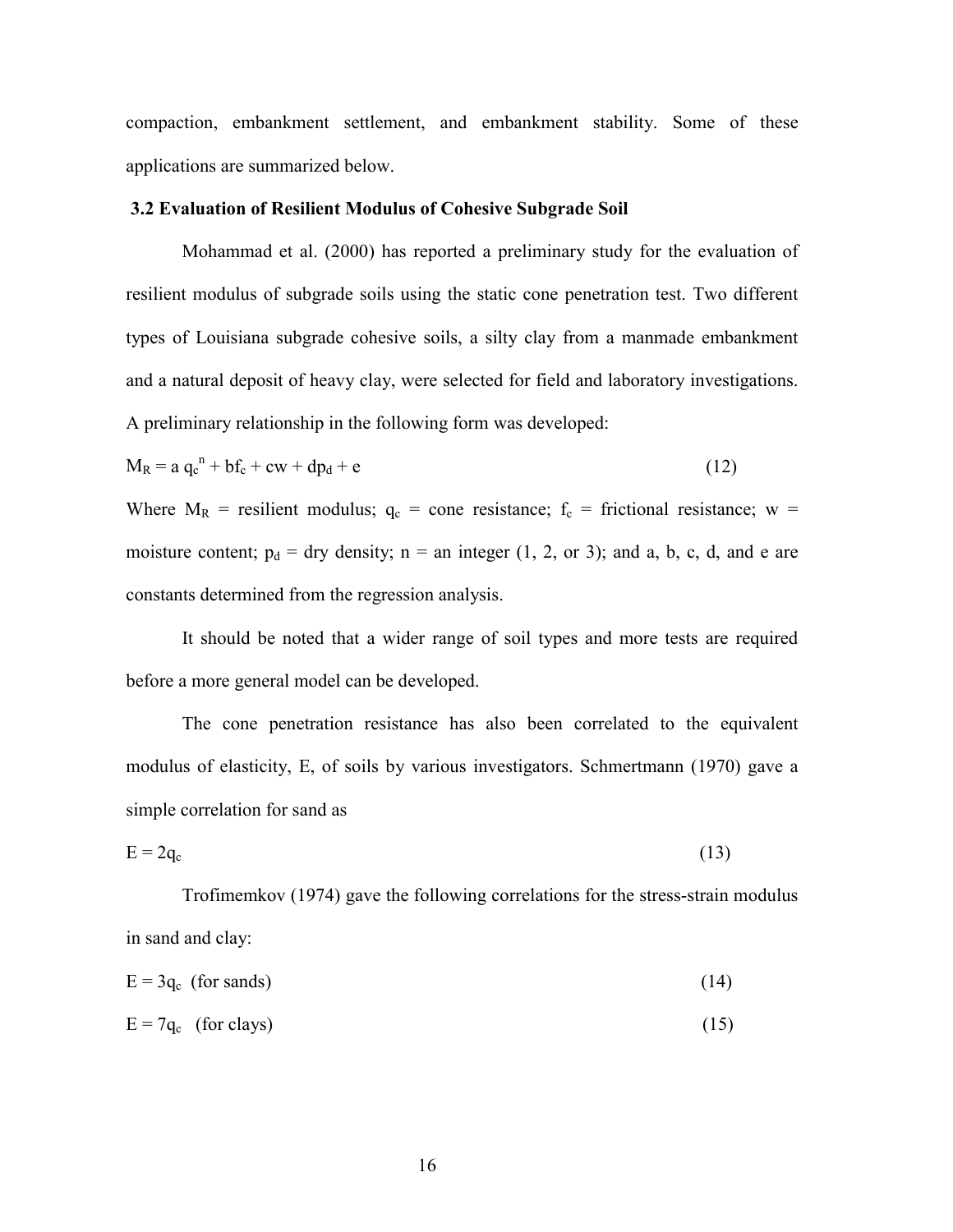#### **3.3 Application in Weakly Cemented Sands**

Naturally cemented deposits are very common throughout many parts of the world. These deposits are often characterized by their ability to withstand steep natural slopes. Some studies have indicated that the static cone penetrometer can locate sand layers with very low cementation. Correlations have also been developed between the cone resistance and the strength parameters for very weakly cemented sands (e.g., Puppala, et al., 1995; and Day, 1996). Their results have also demonstrated the significance of incorporating the effect of any cementation in estimating the strength parameters of sands.

# **3.4 Application in Soil Classification, and Estimation of Soil Properties and Relative Density**

#### **3.4.1 Soil Classification**

One of the main applications of the static cone penetrometer is for stratigraphic profiling. There is considerable experience related to the identification and classification of the soil using the cone penetration test (e.g., Douglas and Olsen, 1981; Olsen and Farr, 1986; and Roberston, 1990).

Robertson (1990) reported a soil classification system based on CPT using normalized cone penetration test results with pore pressure measurements. Using normalized parameters and the available extensive CPT database, new charts were developed to represent a three-dimensional classification system. Factors such as changes in stress history, in situ stresses, sensitivity, stiffness, macrofabric, and void ratio were included in the development of the charts.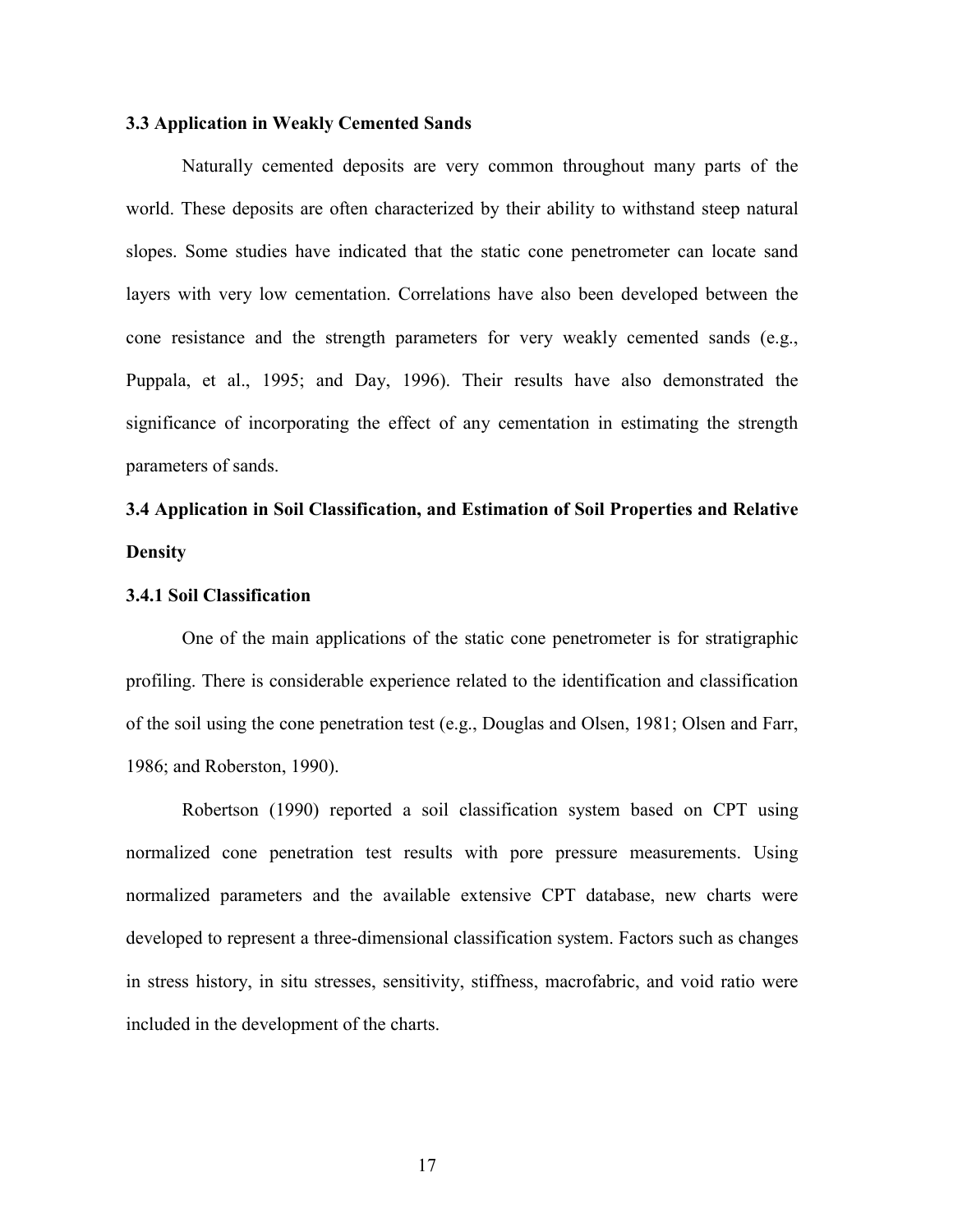## **3.4.2 Soil Parameters**

 The cone resistance has been correlated to soil friction angle of granular soils and also to the consistency of cohesive soils (e.g., DeMello, 1971). Robertson, et al. (1982) correlated the cone resistance to the mean grain size  $(D_{50})$  of the soil, which covered a wide range of soil types.

## **3.4.3 Relative Density**

 Several investigators including Schmertmann (1978), Villet and Mitchell (1981), Baldi et al. (1982, 1986), Robertson and Campanella (1983), Jamiolkowski et al. (1985, 1988), Puppala et al. (1995), and Juang et al. (1996) have developed correlations for the relative density  $(D_r)$  as a function of  $q_c$  for sandy soils. These relationships are also functions of vertical effective stress. A more rational theory for the correlations, which can be used for general conditions, has been developed by Salgado et al. (1997). The reader may refer to these papers for further information.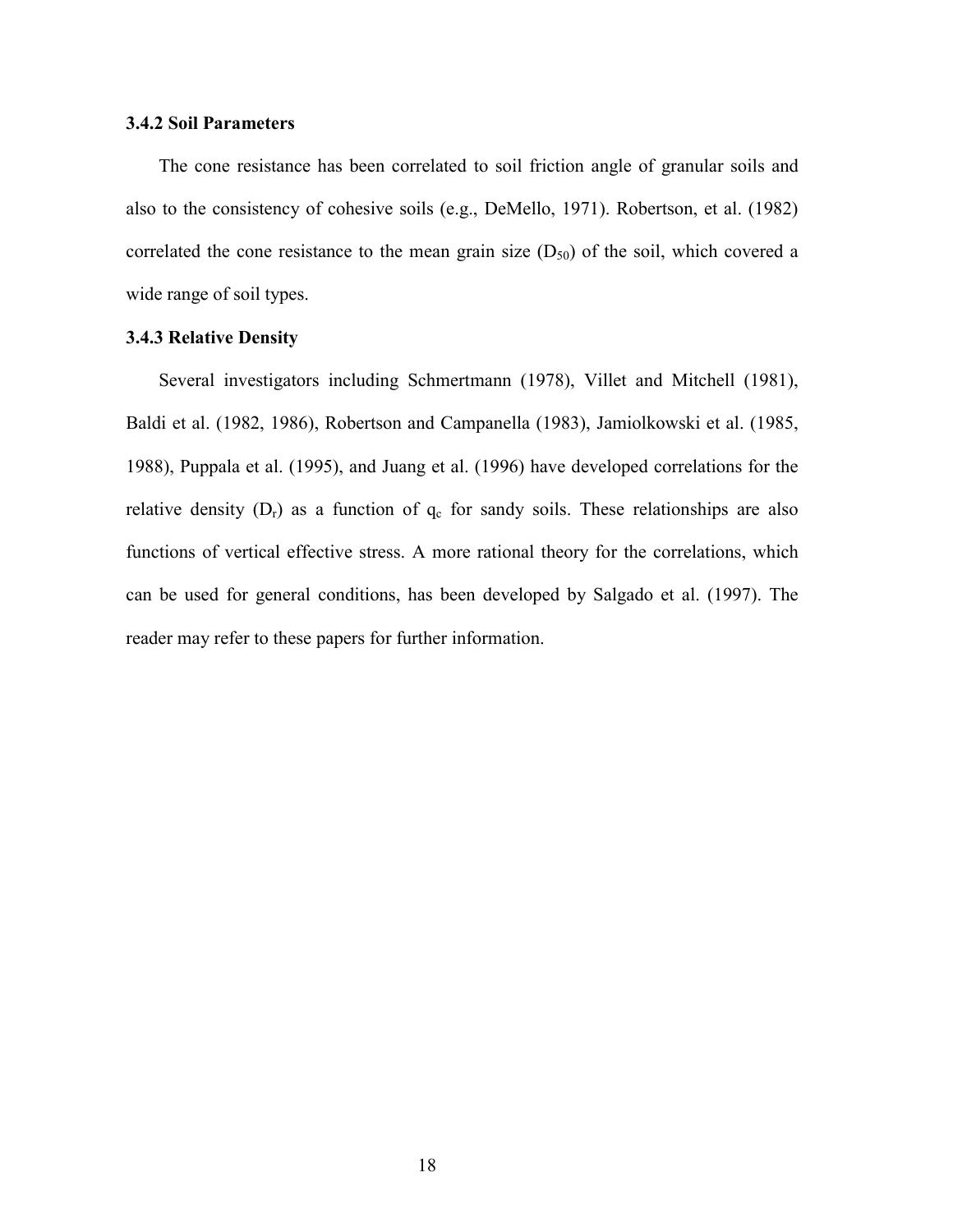#### **CHAPTER 4**

# **SUMMARY AND RECOMMENDATIONS**

#### **4.1 Summary**

 The main focus of this study was to review the various applications of the dynamic and static cone penetrometers, and to suggest possible areas of needed research on the applicability of the penetrometers in MDOT design and construction schemes. The DCP is an extremely versatile evaluation tool in pavement design and construction. Some of the main advantages of the DCP are:

- 1. DCP has a wide variety of applications including estimations of CBR, resilient modulus, unconfined compressive strength, and shear strengths, as well as its use in performance evaluation of the pavement layers. Other potential application of the DCP includes its use in the quality control of granular base layer compaction.
- 2. The DCP is rapid and economical.
- 3. The DCP evaluations may be conducted and the results analyzed by personnel with limited training.

Some of the primary disadvantages of the DCP include:

- 1. High variability exists particularly in the case of large, well-graded granular materials.
- 2. The use of DCP for materials with a maximum aggregate size of larger than 2 inches is questionable.
- 3. Some of the existing strength relationships are only applicable to certain material types and conditions, and not to all cases.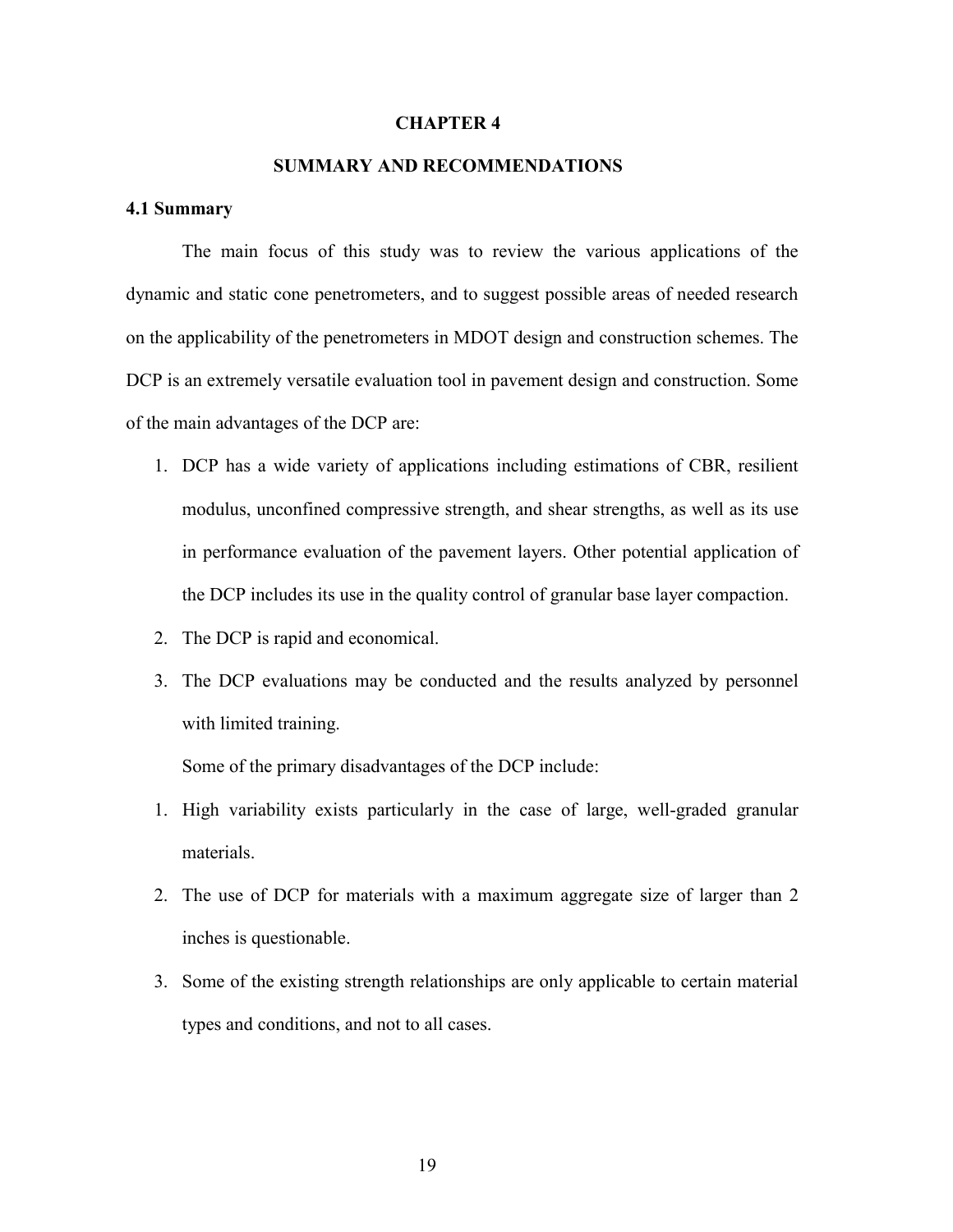The static cone penetrometer is a rapid, repeatable, reliable, and inexpensive procedure, which may be used in a variety of applications including the evaluation of resilient modulus of cohesive soils, estimation of CBR, and the determination of relative density of sands. Its advantages and disadvantages have been described earlier in Chapter 3.

#### **4.2 Recommendations for Future Research**

There are several areas that require further research. Additional studies are required to expand the use of the DCP for general design and construction purposes, and to examine the applicability of the current methodologies to various situations. Some possible recommendations are listed below:

1. Application of DCP in Quality Control Compaction of Lime-Fly Ash Stabilized Granular Materials, Embankments, Soil Cement, Aggregate Base Soils, and the Field Density of Subgrades Prior limited studies have indicated the DCP may be used during quality control program of granular base compaction. It is recommended that this application be examined for lime-fly ash (LFA) stabilized granular materials. Particular attention needs to be directed towards developing a limiting DCP criteria for successful compaction or failure, and the influence of various factors including moisture content, set-up time, climate factor, and construction traffic on the DCP values. The research should focus on investigating whether there are consistent DCP values with limited variability. The ultimate goal is to develop a Penetration Index Method for LFA including a step-by-step procedure for determining the "pass' and "fail" tests. Such procedures may then be implemented in MDOT quality control program.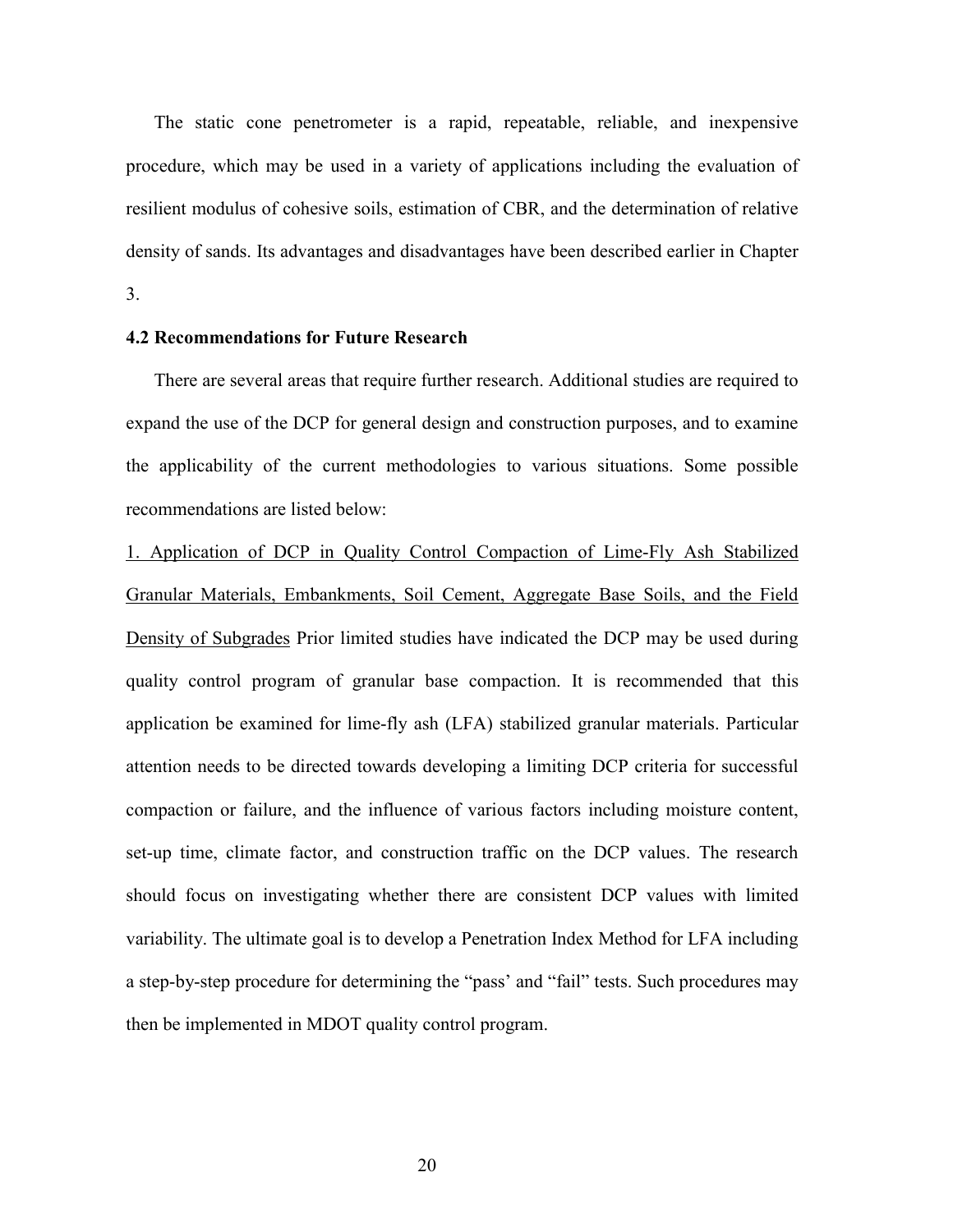In addition, research is needed to determine the percent compaction of embankment fill, aggregate base soils, and soil-cement, and field density of soil subgrades. The main objective is to determine if consistent and reliable DCP values are achievable. In these cases, it is essential to use uniform materials to minimize the variability of the DCP values. Particular attention needs to be directed towards obtaining the limiting DCPI values for these materials, as well as investigating the influence of various factors such as moisture content and material type on the DCPI.

2. Evaluation of Unconfined Compressive Strength of Lime or Fly Ash Stabilized Subgrades Limited laboratory results have shown that the DCP values may be correlated to the unconfined compressive strength of soil-lime mixtures for limited range of strength values. Applicability of the DCP for various circumstances including higher strength values, and different soil types and parameters remains to be seen. A comprehensive testing program may need to be conducted to develop correlations with the unconfined compressive strength for various soil types encountered in Mississippi. Particular attention needs to be directed towards developing simple relations, and identifying possible limitations of the correlations, and the influence of various soil types and parameters.

3. Application of DCP in Quality Control of Select Backfill Compaction Prior attempts have shown that this application has not been successful, partly because the backfill material has not been uniform. Research is needed to investigate the feasibility of this application and to develop possible limiting criteria (if any) for uniform select materials, such as uniform silty sands. In this approach, the focus is to possibly develop correlations between DCPI and percent compaction. Particular attention needs to be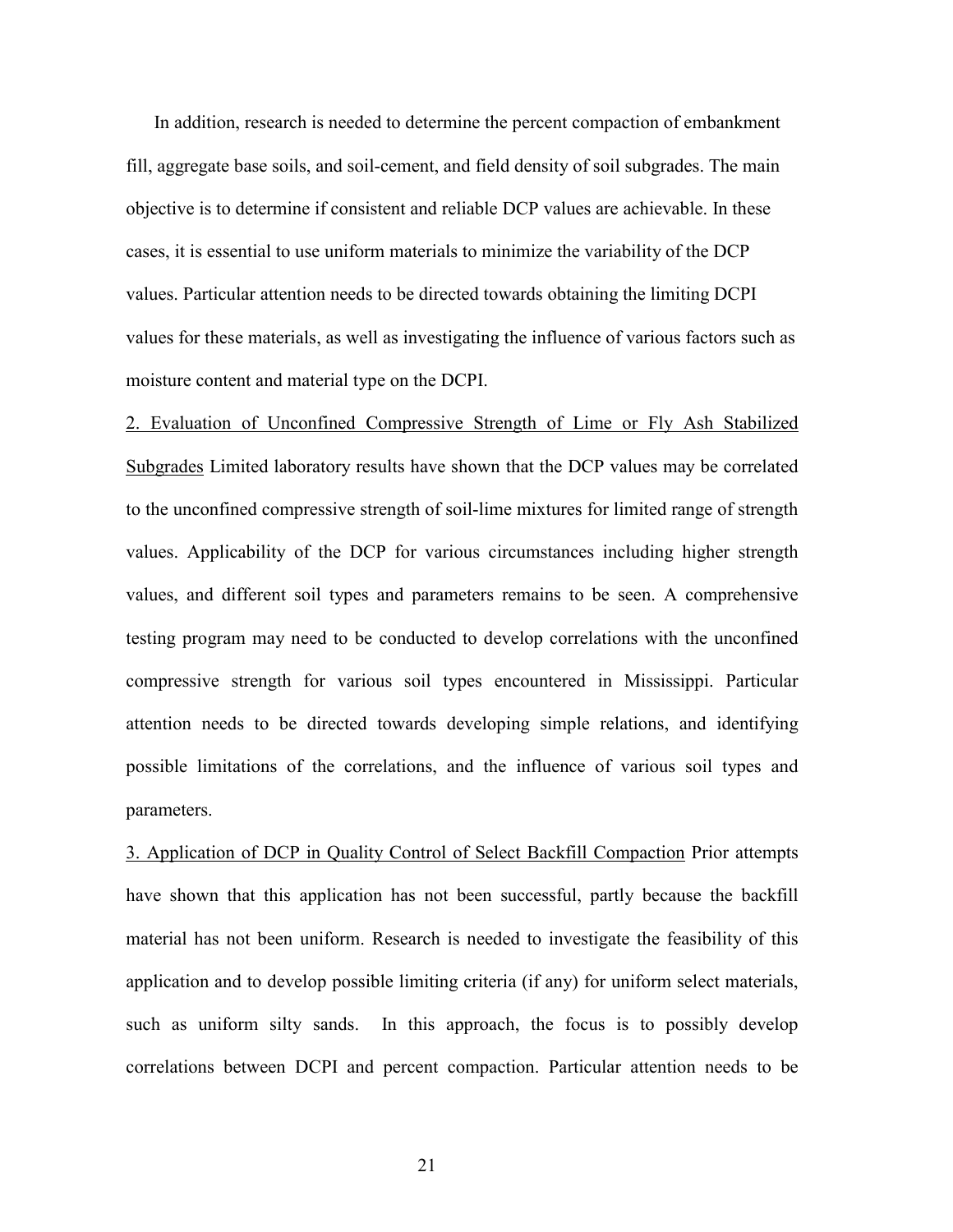directed towards determining whether there are consistent DCP values with limited variability. The effect of several factors including moisture content and set-up time on the DCP values and correlations will need to be evaluated.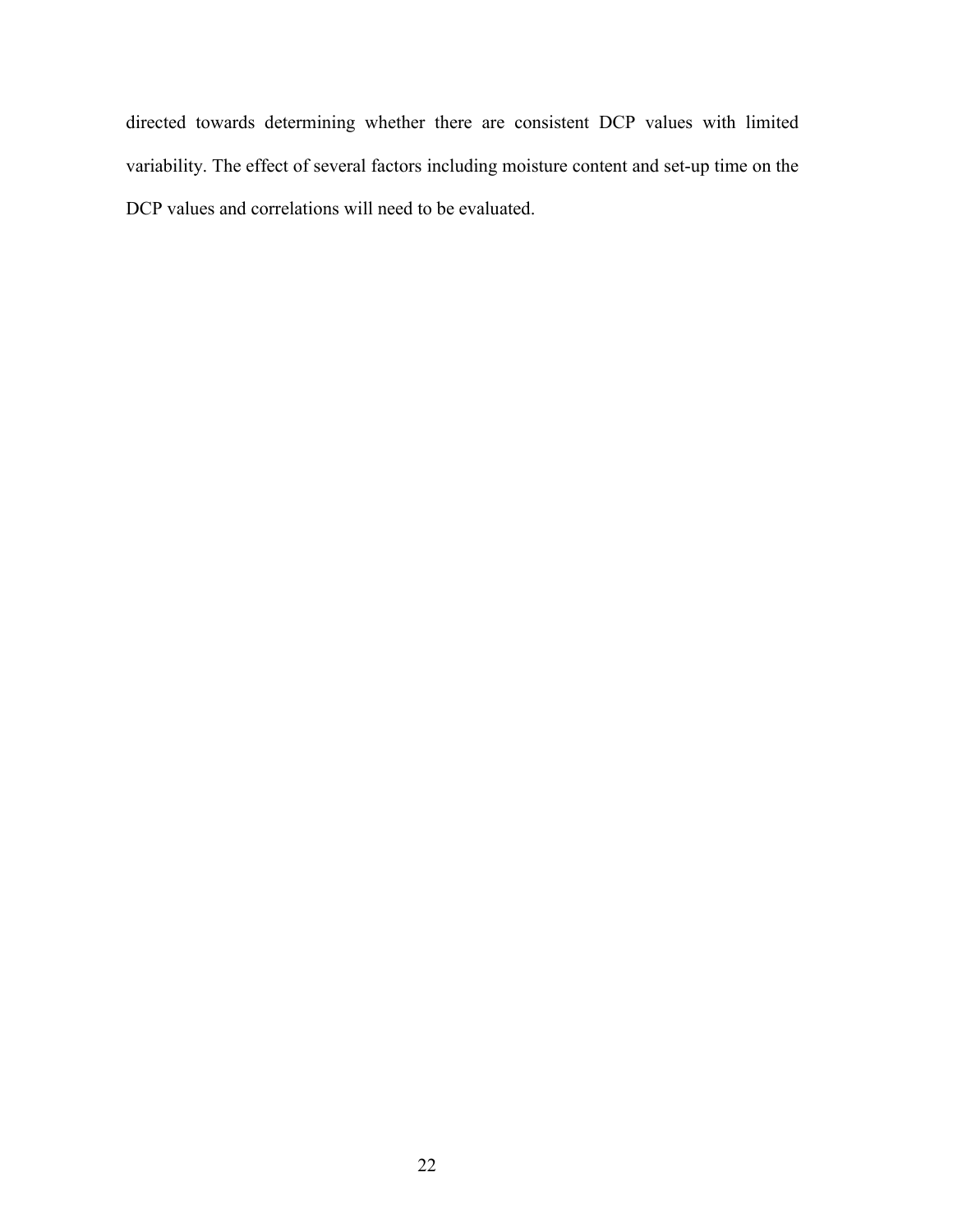#### **REFERENCES**

- 1. Allersma, H. G. B. (1988). "Optical Analysis of Stress and Strain Around the Trip of a Penetrating Probe," Proc. First International Symposium on Penetration Testing. Orlando, FL, pp. 615-620.
- 2. American Society of Testing Materials (2003). "Standard Test Method for Use of the Dynamic Cone Penetrometer in Shallow Pavement Applications," ASTM D 6951-03, ASTM International, West Conshohocken, PA.
- 3. Ayers, M. E., Thompson, M. R., and Uzarski, D. R. (1989). "Rapid Shear Strength Evaluation of In Situ Granular Materials," Transp. Res. Rec. 1227, Transp. Res. Board, pp. 134-146.
- 4. Ayers, M. E. (1990). "Rapid Shear Strength Evaluation of In Situ Granular Materials Utilizing the Dynamic Cone Penetrometer," Ph.D. Dissertation, University of Illinois.
- 5. Baldi, G., Bellotti, R., Ghionna, V., Jamiolkowski, M., and Pasqualini, E. (1982). "Design Parameters for Sands from CPT," Proc. Second Eur. Symp. on Penetration Testing, A. A. Blakema, Rotterdam, The Netherlands, Vol. 2, pp. 425- 432.
- 6. Baldi, G., Bellotti, R., Ghionna, V., Jamiolkowski, M., and Pasqualini, E. (1986). "Interpretation of CPT's and CPTU's.  $2<sup>nd</sup>$  Part: Drained Penetration on Sands," Proc. 4th Int. Geotech. Seminar: Field Instrumentation and In Situ Measurements, Nanyang Technol. Univ., Singapore, pp. 143-162.
- 7. Baldi, G., Bellotti, R., Ghionna, V., Jamiolkowski, M., and Pasqualini, E. (1986). ìDesign Parameters for Sands from CPT,î Proc. Second Eur. Symp. on Penetration Testing, A. A. Blakema, Rotterdam, The Netherlands, Vol. 2, pp. 425- 432.
- 8. Bester, M. D., and Hallat, L. (1977). "Dynamic Cone Penetrometer," University of Pretoria, Pretoria.
- 9. Bukoski, R. F., and Selig, E. T. (1981). "Cone Penetration Testing and Experience," Geotechnical Eng. Division at the ASCE National Convention," St. Louis, MO, pp. 228-236.
- 10. Burnham, T. R. (1997). "Application of Dynamic Cone Penetrometer to Minnesota Department of Transportation Pavement Assessment Procedures," Report No.  $MN/RC - 97/19$ , Minnesota Department of Transportation, St. Paul, MN.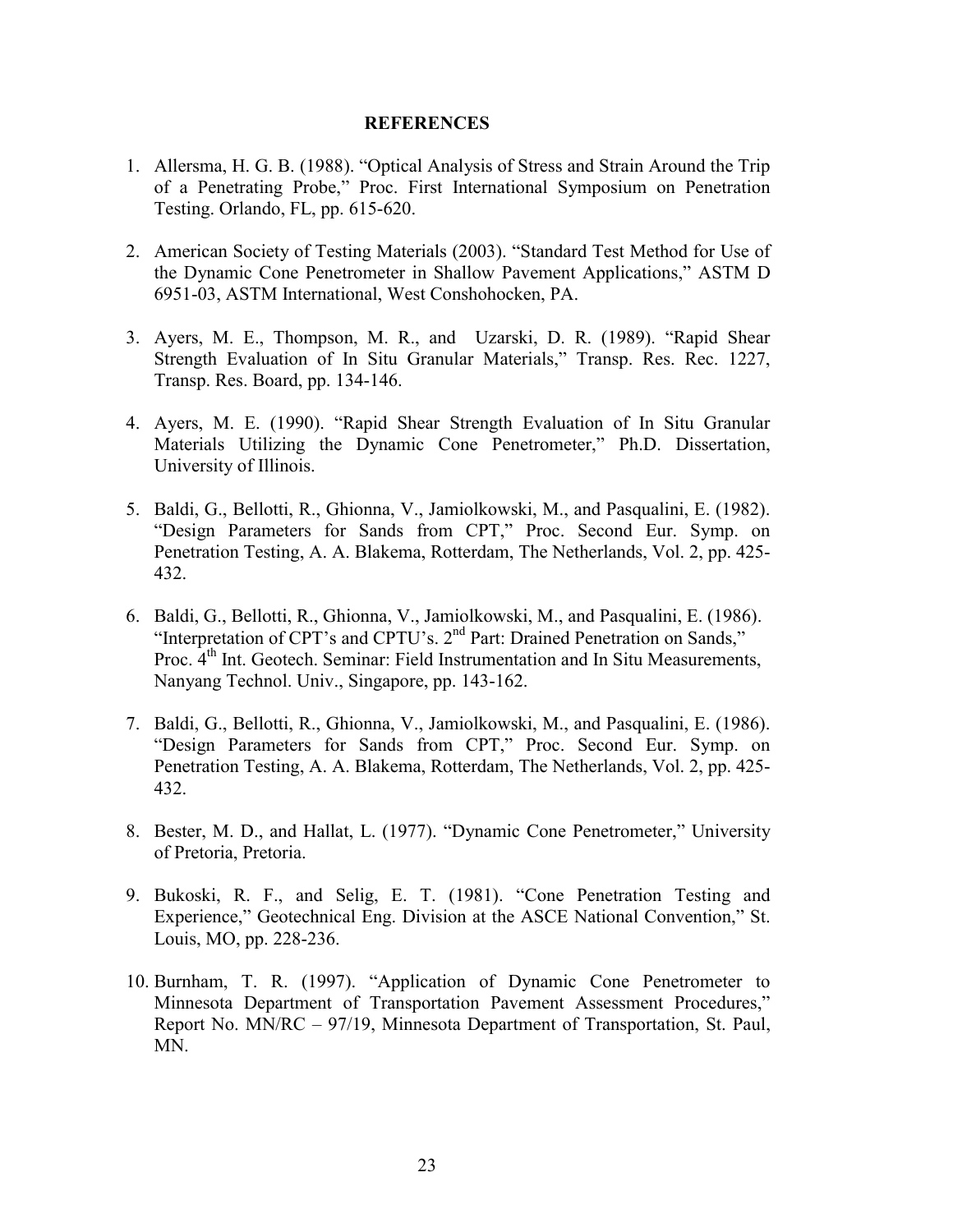- 11. Burnham, T. R. and Johnson, D. (1993). "In Situ Foundation Characterization Using the Dynamic Cone Penetrometer," Final Report, Minnesota Department of Transportation, Maplewood, MN.
- 12. Chai, G., and Roslie, N. (1998). "The Structural Response and Behavior Prediction of Subgrade Soils Using Falling Weight Defelectometer in Pavement Construction," Proc. 3<sup>rd</sup> Int. Conf. on Road & Airfield Pavement Technology.
- 13. Chan, F. W. K., and Armitage, R. J. (1997). "Evaluation of Flexible Pavements in the Middle East," Proc. the  $8<sup>th</sup>$  Inter. Conf. on Asphalt Pavements, August, pp. 459-469.
- 14. Chen, D. H., Wang, J-N., and Bilyeu, J. (2001). "Application of Dynamic Cone Penetrometer in Evaluation of Base and Subgrade Layers," Transp. Res. Rec. 1764.
- 15. Chen, J., Hossain, M., and LaTorella, T. M. (1999). "Use of Falling Weight Deflectometer and Dynamic Cone Penetrometer in Pavement Evaluation," Transp. Res. Rec. 1655, Trans. Res. Board, pp. 145-151.
- 16. Chua, K. M. (1988). "Determination of CBR and Elastic Modulus of Soils Using a Portable Pavement Dynamic Cone Penetrometer," Penetration Testing 1988, ISOPT-1, De Ruiter (ed), Balkema, Rotterdam.
- 17. Coonse, J. (1999). "Estimating California Bearing Ratio of Cohesive Piedmont Residual Soil Using the Scala Dynamic Cone Penetrometer," Master's Thesis (MSCE), North Carolina State University, Raleigh, N.C.
- 18. Das, B. M. (1999). "Principles of Foundation Engineering,"  $4<sup>th</sup>$  Ed., PWS Publishing Comp.
- 19. Day, R. (1996). Discussion of "Cone Penetration in Very Weakly Cemented Sand," by Puppala, A. J., Acar, Y. B., and Tumay, M. T., J. of Geotechnical Engineering, ASCE, Vol. 122, No. 11, pp. 947-949.
- 20. De Beer, M., and van der Merwe, C. J. (1991). "Use of the Dynamic Cone Penetrometer (DCP) in the Design of Road Structures," Minnesota Department of Transportation, St. Paul, MN.
- 21. DeMello, V. (1971). "The Standard Penetration Test -- A State-of-the-Art Report," Fourth Pan-American Conference on Soil Mechanics and Foundation Engineering, Vol. 1, pp. 1-86.
- 22. Douglas, B. J., and Olsen, R. S.  $(1981)$ . "Soil Classification Using Electric Cone Penetrometer," Symp. on Cone Penetration Testing and Experience, Geotechnical Engineering Division, ASCE, St. Louis, MO, pp. 209-227.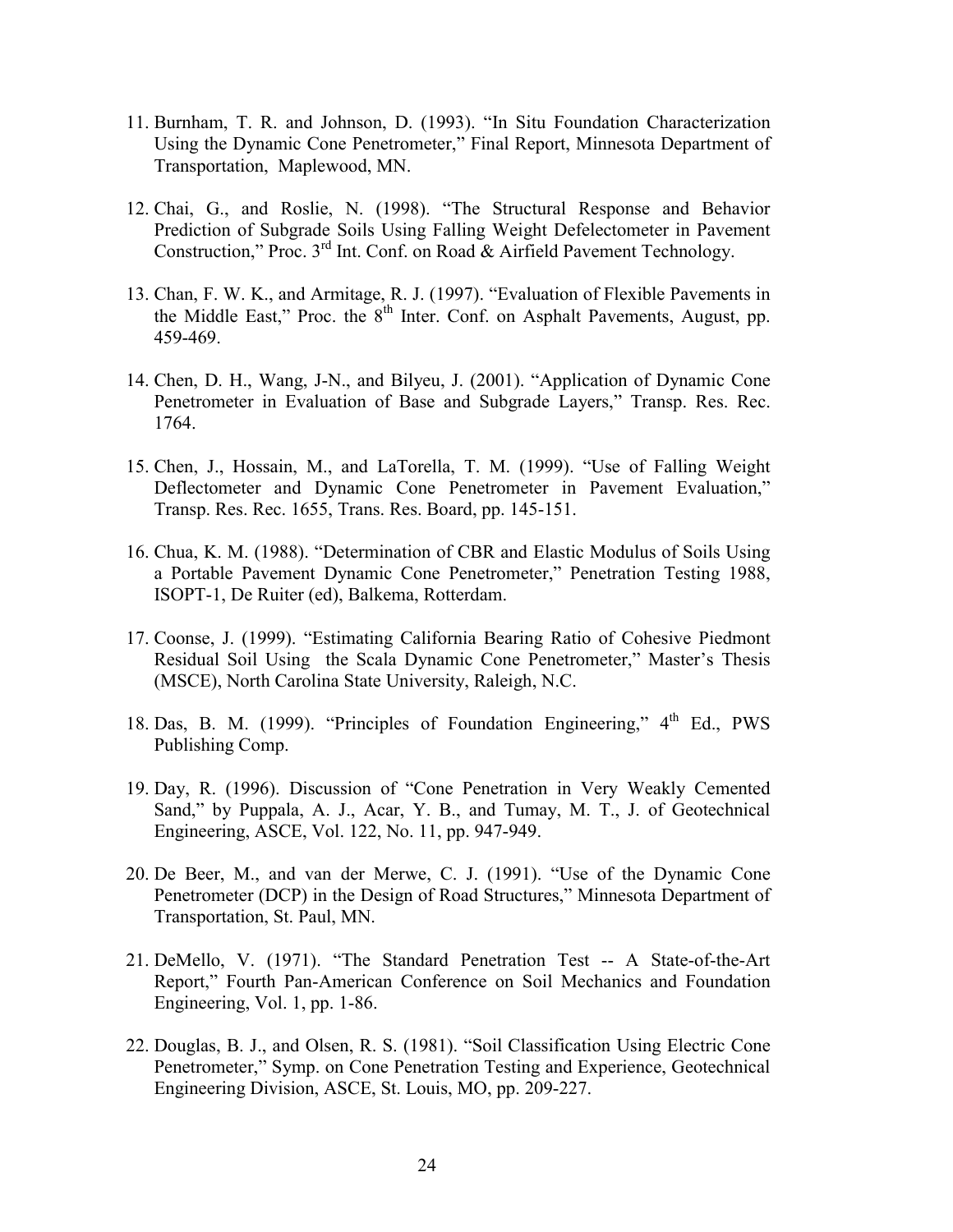- 23. Ese, Dug, Myre, Jostein, Noss, Per Magne, and Vaernea, Einar. (1994). "The Use of Dynamic Cone Penetrometer (DCP) for Road Strengthening Design in Norway," Proc. Int. Conf. on Bearing Capacity of Rd. and Airfield, pp. 3-22.
- 24. Gabr, M. A., Hopkins, K., Coonse, J., and Hearne, T. (2000). "DCP Criteria for Performance Evaluation of Pavement Layer," J. of Performance of Constructed Facilities, ASCE, Vol. 14, No. 4, pp. 141-148.
- 25. George, K. P., and Uddin, W. (2000). "Subgrade Characterization for Highway Pavement Design," Final Report, Mississippi Department of Transportation, Jackson, MS.
- 26. Hammons, M. I., Parker, F., Malpartida, A. M., and Armaghani, J. M. (1998). ìDevelopment and Testing of an Automated Dynamic Cone Penetrometer for Florida Department of Transportation," Draft Report, Contract FLDOT-ADCP-WPI #0510751.
- 27. Harison, J. R. (1987). "Correlation between California Bearing Ratio and Dynamic Cone Penetrometer Strength Measurement of Soils," Proc. Instn. of Civ. Engrs., London, Part 2, pp. 83-87.
- 28. Harison, J. R. (1983). "Correlation between CBR and DCP Strength Measurements of Soils," Proc. Instn. of Civ. Engrs. London, Part 2.
- 29. Hassan, A. (1996). "The Effect of Material Parameters on Dynamic Cone Penetrometer Results for Fine-Grained Soils and Granular Materials," Ph.D. Dissertation, Oklahoma State University, Stillwater, Oklahoma.
- 30. Jamiolkowski, M., Ladd, C. C., Germaine, J. T., and Lancellotta, R. (1985). "New Developments in Field and Laboratory Testing of Soils," Proc.  $11<sup>th</sup>$  Intern. Conf. on Soil Mechanics and Foundation Engineering, Vol. 1, pp. 153-157.
- 31. Jamiolkowski, M., Ghionna, V. N., Lancelot, R., and Pasqualini, E. (1988). "New Correlations of Penetration Tests for Design Practice," Proc. 1<sup>st</sup> Int. Symp. on Penetration Testing, ISOPT-1, A. A. Balkema, Rotterdam, The Netherlands, pp. 263-296.
- 32. Jayawickrama, P. W., Amarasiri, A. L., and Regino, P. E. (2000). "Use of Dynamic Cone Penetrometer to Control Compaction of Granular Fill," Trans. Res. Rec. 1736, Trans. Res. Board.
- 33. Jianzhou, C., Mustaque, H., and LaTorella, T. M. (1999). "Use of Falling Weight Deflectometer and Dynamic Cone Penetrometer in Pavement Evaluation," Paper Presented in the Transportation Research Board, Washington, D.C.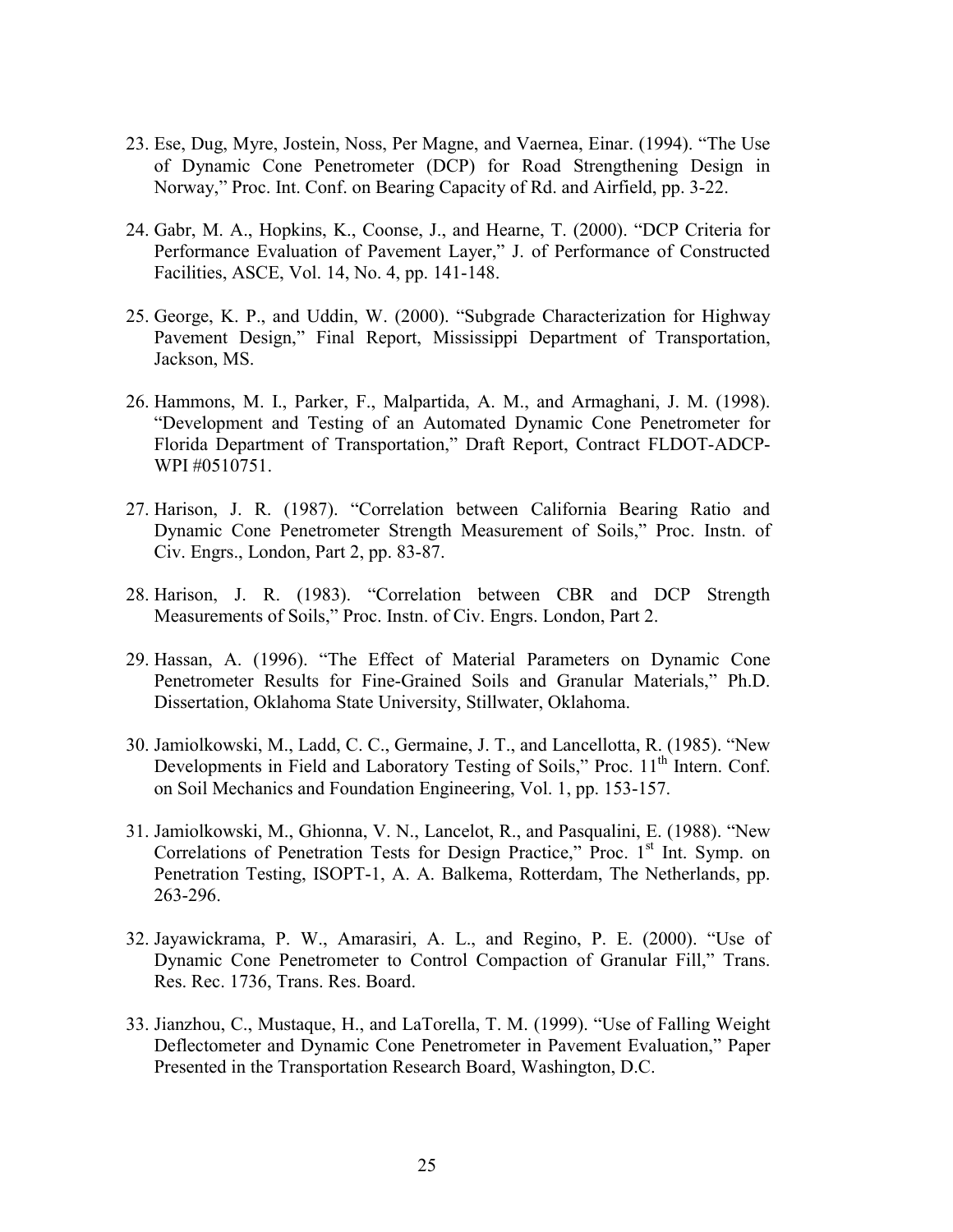- $34.$  Juang, C. H., Huang, X. H., Holtz, R. D., and Chen, J. W. (1996). "Determining Relative Density of Sands From CPT Using Fuzzy Sets," J. of Geotechnical Engineering, ASCE, Vol. 122, No. 1, pp. 1-6.
- 35. Kleyn, E. G. (1975). "The Use of the Dynamic Cone Penetrometer (DCP)," Rep. No. 2/74. Transval Roads Department, South Africa.
- 36. Kleyn, E. G., and Savage, P. E. (1982). "The Application of the Pavement DCP to Determine the Bearing Properties and Performance of the Road Pavements," International Symposium on Bearing Capacity of Roads and Airfields, Trodheim, Norway.
- 37. Kleyn, E. G., Van Heerden, M. J. J., and Rossouw, A. J. (1982). "An Investigation to Determine the Structural Capacity and Rehabilitation Utilization of a Road Pavement Using the Pavement Dynamic Cone Penetrometer." International Symposium on Bearing Capacity of Roads and Airfields, Trodheim, Norway.
- 38. Little, D., Scullion, T., Kota, P. B. V. S., and Bhuiyan, J. (1995). "Identification of the Structural Benefits of Base and Subgrade Stabilization," Report No. FHWA/TX-94/1287-2, Texas Department of Transportation.
- 39. Livneh, M. (1987). "Validation of Correlations between a Number of Penetration Tests and In Situ California Bearing Ratio Tests," Transp. Res. Rec. 1219. Transportation Research Board, Washington, D.C., pp. 56-67.
- 40. Livneh, M., and Ishai, I. (1988). "The Relationship Between In Situ CBR Test and the Various Penetration Tests," Proc. First Int. Conf. on Penetration Testing, Orlando, Fl, pp. 445-452.
- 41. Livneh, M., Ishai, I., and Livneh, N. A. (1992). "Automated DCP Device Versus Manual DCP Device." Rd. and Transport Res., Vol. 1, No. 4.
- 42. Livneh, M., Ishai, I., and Livneh, N. A. (1995). "Effect of Vertical Confinement on Dynamic Cone Penetrometer Strength Values in Pavement and Subgrade Evaluations," Transp. Res. Rec. 1473, pp. 1-9.
- 43. Livneh, M., and Livneh, N. A. (1994). "Subgrade Strength Evaluation with the Extended Dynamic Cone Penetrometer," Proc. 7<sup>th</sup> Int. IAEG Congress.
- 44. Livneh, M. (2000). "Friction Correction Equation for the Dynamic Cone Penetrometer in Subsoil Strength Testing," Paper Presented at the 79<sup>th</sup> Transportation Research Board Annual Meeting, Washington, D.C.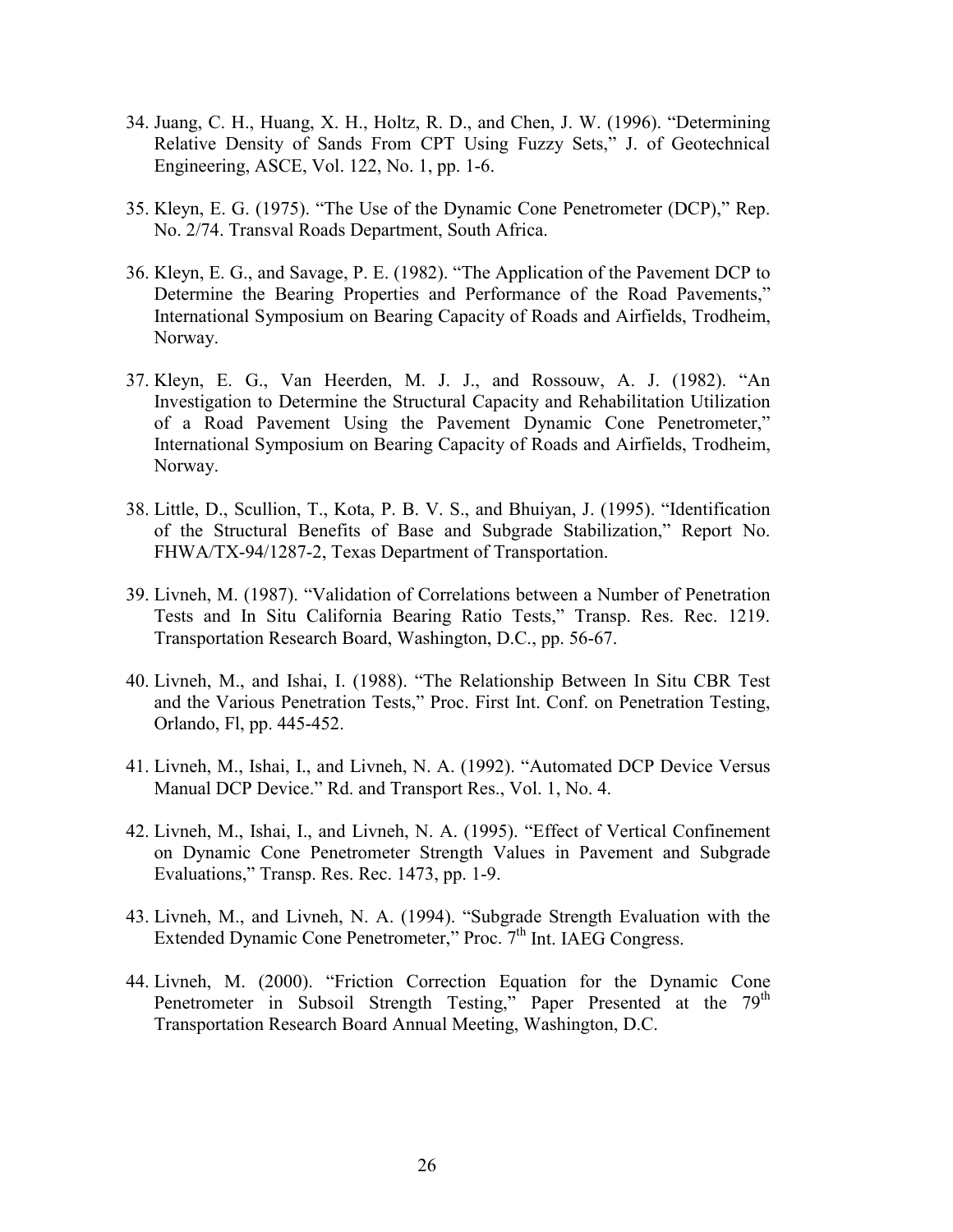- 45. Meier, R. W., and Baladi, G. Y. (1988). "Cone Index Based Estimates of Soil Strength: Theory and User's Guide for Computer Code CIBESS," Technical Report No. SL-88-11, Waterways Experiment Station, Vicksburg, MS.
- 46. Melzer, K. J., and Smoltczyk, U. (1982). "Dynamic Penetration Testing-State of the Art Report," Proc. Second European Symposium on Penetration Testing, Amsterdam, Netherlands, pp. 191-202.
- 47. McElvaney, J., and Djatnika, I. (1991). "Strength Evaluation of Lime-Stabilized Pavement Foundations Using the Dynamic Cone Penetrometer," Australian Rd. Res., Volume 21, No. 1, pp. 40-52.
- 48. McGrath, P. (1989). "Dynamic Penetration Testing," Proceedings, Field and Laboratory Testing of Soils for Foundations and Embankments, Trinity College, Doublin.
- 49. McGrath, P. G. et al. (1989). "Development of Dynamic Cone Penetration Testing in Ireland," Proc. Twelfth Int. Conf. on Soil Mechanics and Foundation Engineering. Rio De Janeiro, pp. 271-276.
- 50. Mitchell, J. M. (1988). "New Developments in Penetration Tests and Equipment," Proc. First International Symposium on Penetration Testing. Orlando, FL, pp. 245-262.
- 51. Mohammad, L. N., Titi, H. H., and Herath, A. (2000). "Evaluation of Resilient Modulus of Subgrade Soil by Cone Penetration Test," Trans. Research Record No. 1652, pp. 236-245.
- 52. Newcomb, D. E., Van-Deusen, D. A., and Burnham, T. R. (1994). "Characterization of Subgrade Soils at the Minnesota Road Research Project," Report No. MN/RD-94/19, Minnesota Department of Transportation, St. Paul, MN.
- 53. Newcomb, D. E., Chabourn, B. A., Van-Deusen, D. A., and Burnham, T. R. (1995). "Initial Characterization of Subgrade Soils and Granular Base Materials at the Minnesota Road Research Project," Report No. MN/RC-96/19, Minnesota Department of Transportation, St. Paul, MN.
- 54. Olsen, R. S., and Farr, J. V. (1986). "Site Characterization Using the Cone Penetration Test," Proc. In-situ '86, ASCE Specialty Conf., Blacksburg, VA.
- 55. Parker, F., Hammons, M., and Hall, J. (1998). "Development of an Automated Dynamic Cone Penetrometer for Evaluating Soils and Pavement Materials," Final Report, Project No. FLDOT-ADCP-WPI #0510751, Florida Department of Transportation, Gainesville, Florida.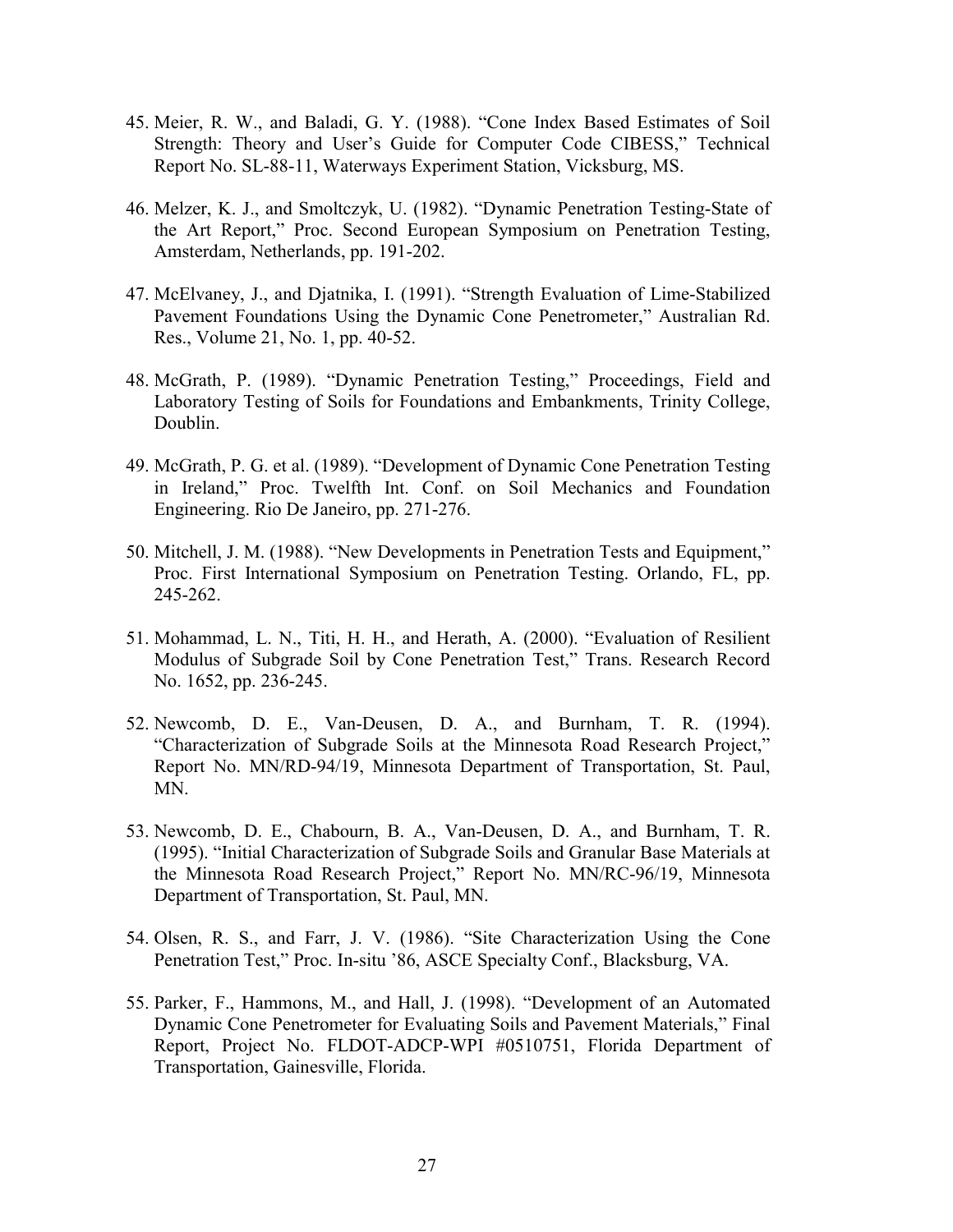- 56. Pavement Conditions Survey Manual (1998). North Carolina Department of Transportation, Raleigh, N.C.
- 57. Puppala, A. J., Acar, Y. B., and Tumay, M. T.  $(1995)$ . "Cone Penetration in Very Weakly Cemented Sand," J. of Geotechnical Engineering, ASCE, Vol. 121, No. 8, pp. 589-600.
- 58. Robertson, P. K., and Campanella, R. G., and Wightman, A. (1982). "SPT-CPT Correlations," University of British Columbia, Soil Mechanics Series No. 62, Canada.
- 59. Robertson, P. K. (1990). "Soil Classification Using the Cone Penetration Test," Canadian Geotechnical Journal, Vol. 27, No. 1, pp. 151-158.
- $60.$  Robertson, P. K., and Campanella, R. G.  $(1983)$ . "Interpretation of Cone Penetration Tests. Part I: Sand," Can. Geotech. J., Ottawa, Canada, Vol. 20, pp. 718-733.
- 61. Salgado, R., Mitchell, J. K., and Jamiolkowski, M. (1997). "Cavity Expansion and Penetration Resistance in Sand," J. of Geotechnical and Geoenvironmental Engineering, ASCE, Vol. 123, No. 4, pp. 344-354.
- 62. Scala, A. J. (1956). "Simple Methods of Flexible Pavement Design Using Cone Penetrometers," New Zealand Engineering, Vol. 11, No. 2.
- 63. Schmertmann, J. H. (1970). "Static Cone to Compute Static Settlement Over Sand," J. of Soil Mechanics and Foundation Division, ASCE, Vol. 96, No. SM3, 1011-1043, pp. 1011-1043.
- 64. Schmertmann, J. H. (1987). "Guidelines for Cone Penetration Test, Performance and Design." Rep. FHwA-TS-78-209, Fed. Hwy. Admin. (FHwA), Washington, D.C.
- 65. Siekmeier, J. A., Young, D., and Beberg, D. (1999). "Comparison of the Dynamic Cone Penetrometer with Other Tests During Subgrade and Granular Base Characterization in Minnesota," Nondestructive Testing of Pavements and Backcalculation of Moduli: Third Volume. ASTM 1375, S. D. Tayabji and E. O. Lukanen, Eds., American Society for Testing Materials, West Conshohocken, PA.
- 66. Siekmeier, J., Burnham, T., and Beberg, D. (1998). "Mn/DOT's New Base Compaction Specification Based on the Dynamic Cone Penetrometer, $146<sup>th</sup>$ Geotechnical Engineering Conference, University of Minnesota, Feb.
- 67. Syed, I. M., and Scullion, T. (2001). "Performance Evaluation of Recycled and Stabilized Bases in Texas," Transp. Res. Rec. 1757, Trans. Res. Board, pp. 14-21.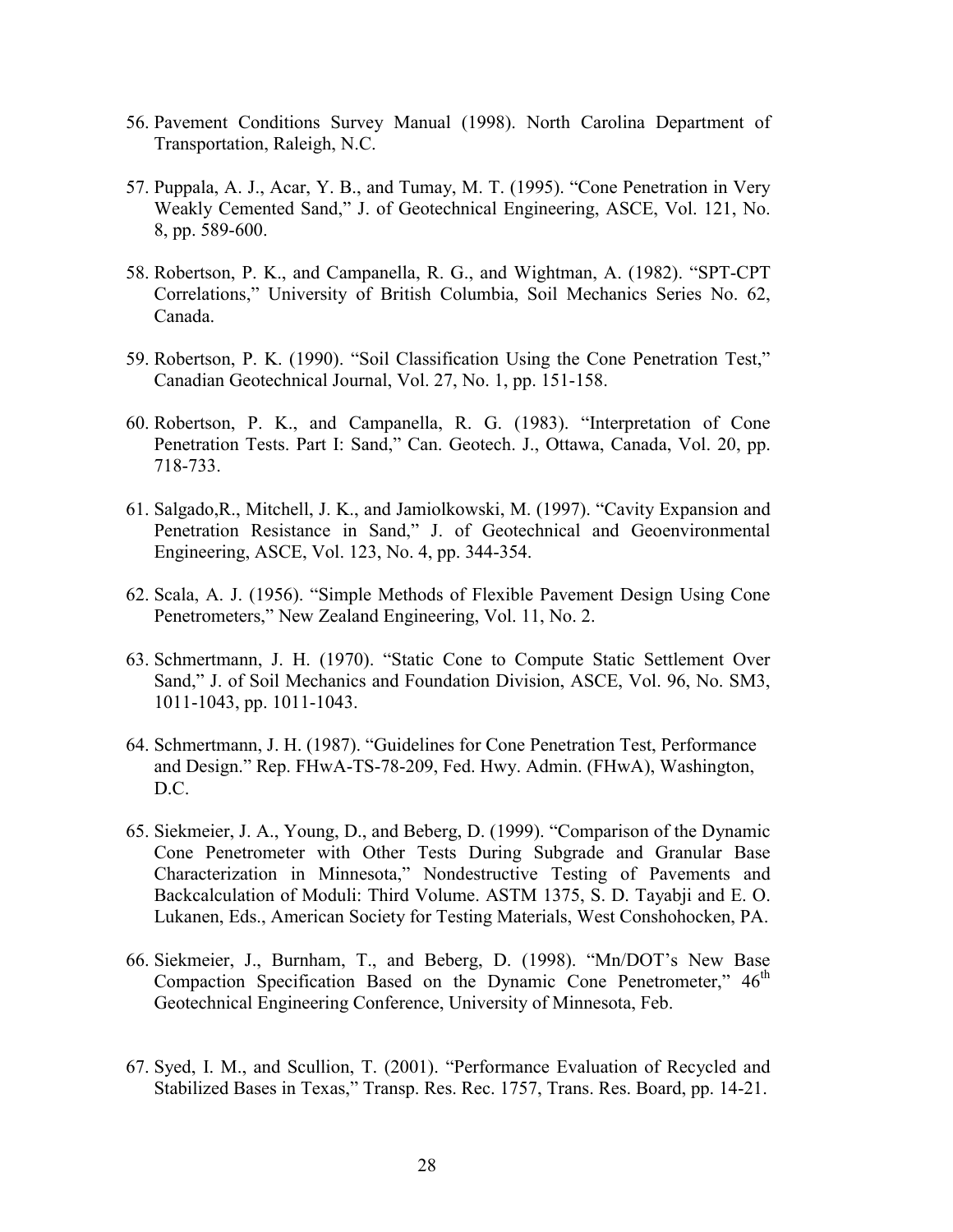- 68. Truebe M. A., and Evans, G. L. (1995). "Lowell Test Road: Helping Improve Road Surfacing Design," Proc.  $6^{th}$  Int. Conf. on Low-Volume Roads, Minneapolis, Minnesota, Vol. 2, June.
- 69. Tumay, M. T. (1994). "Implementation of Louisiana Electric Cone Penetrometer System (LECOPS) For Design of Transportation Facilities Executive Summary," Louisiana Transportation Research Center, Baton Rouge, LA.
- 70. Villet, W. C., and Mitchell, J. K. (1981). "Cone Resistance, Relative density, and Friction Angle," Proc. Session on Cone Penetration Testing and Experience, ASCE National Convention, G. N. Norris and R. D. Holtz, eds., ASCE, New York, N.Y., pp. 178-208.
- 71. Van Vuuren, D. J. (1969). "Rapid Determination of CBR with the Portable Dynamic Cone Penetrometer," The Rhodesign Engineer, Paper No. 105.
- 72. Webster, S. L., Grau, R. H., and Williams, T. P. (1992). "Description and Application of Dual Mass Dynamic Cone Penetrometer," Final Report, Department of Army, Waterways Experiment Station, Vicksburg, MS.
- 73. White, D. J., Bergeson, K. L., and Jahren, C. T. (2002). "Embankment Quality: Phase III," Final Report, Iowa Department of Transportation.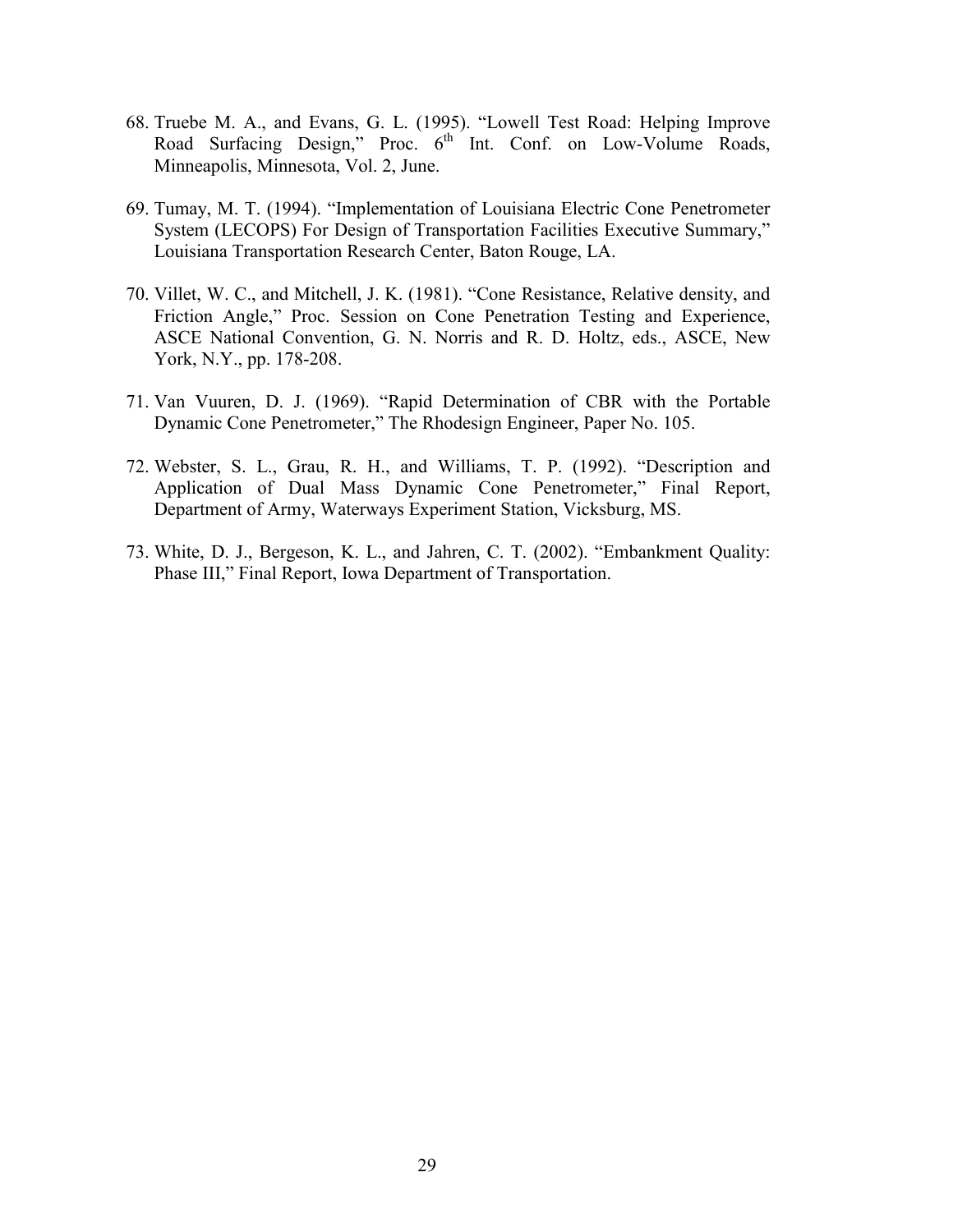# APPENDIX

Minnesota Department of Transportation DCP Test Procedure for Compaction Quality Control of Granular Base Materials